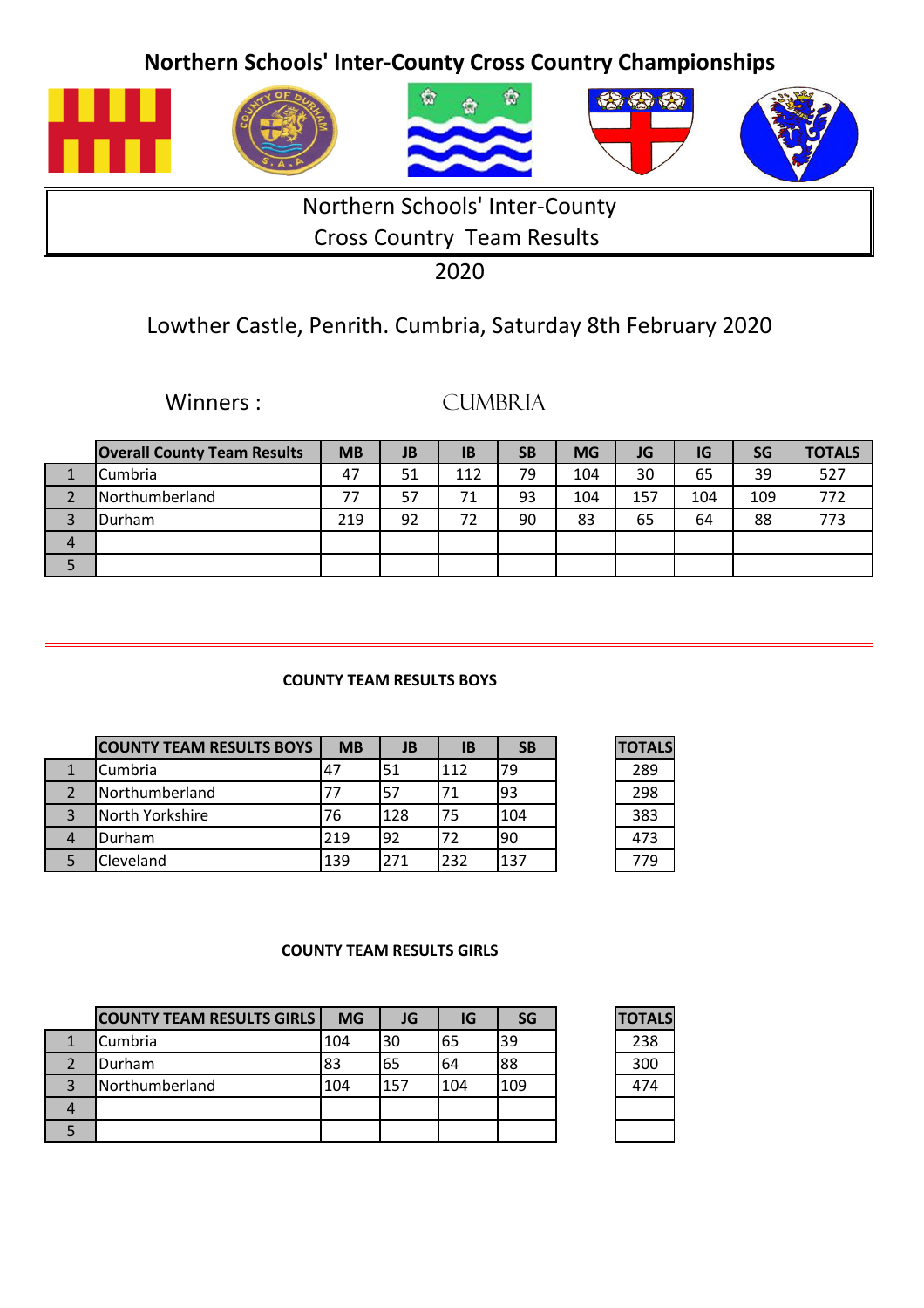

Lowther Castle, Penrith. Cumbria



Saturday 8th February 2020





| <b>Minor Boys</b> | Distance 2700m          |                 |             |
|-------------------|-------------------------|-----------------|-------------|
| Pos               | <b>Name</b>             | County          | <b>Time</b> |
| 1                 | <b>Isaac Stabler</b>    | North Yorkshire | 14:25       |
| 2                 | <b>Josh Sandwell</b>    | North Yorkshire | 14:35       |
| 3                 | Will McNally            | Cumbria         | 14:40       |
| 4                 | Seb Mason               | Cumbria         | 14:51       |
| 5                 | <b>Charlie Dinsdale</b> | Cumbria         | 14:59       |
| 6                 | Zak Brannon             | Northumberland  | 15:05       |
| 7                 | <b>Jack Maddock</b>     | Cleveland       | 15:09       |
| 8                 | <b>Oliver Tomlinson</b> | Northumberland  | 15:11       |
| 9                 | <b>Oliver Calvert</b>   | Northumberland  | 15:13       |
| 10                | Leyton Roberts          | Cumbria         | 15:16       |
| 11                | Sam Allison             | Northumberland  | 15:17       |
| 12                | <b>Harry Hughes</b>     | Cumbria         | 15:19       |
| 13                | Mylo Jewell             | Cumbria         | 15:25       |
| 14                | <b>Finlay Cook</b>      | Cleveland       | 15:26       |
| 15                | Tom Hooper              | North Yorkshire | 15:27       |
| 16                | Noah Wadsworth          | Cumbria         | 15:30       |
| 17                | <b>Jack Sanderson</b>   | North Yorkshire | 15:32       |
| 18                | Joshua Todd             | Cumbria         | 15:35       |
| 19                | Daniel Ridehalgh        | North Yorkshire | 15:36       |
| 20                | Harry Knox              | Northumberland  | 15:36       |
| 21                | Jacob Brown             | Cleveland       | 15:39       |
| 22                | Caleb Aylesbury         | North Yorkshire | 15:41       |
| 23                | <b>Jack Price</b>       | Northumberland  | 15:44       |
| 24                | Isaac Lockley           | North Yorkshire | 15:45       |
| 25                | Tom Pigford             | Durham          | 15:45       |
| 26                | Samuel Skaife-Clarke    | North Yorkshire | 15:47       |
| 27                | Alfie Addison           | Cumbria         | 15:49       |
| 28                | George Tiffen-Lowe      | Cumbria         | 15:53       |
| 29                | Ewen Wilkinson          | North Yorkshire | 16:01       |
| 30                | Ben Riddiough           | Cleveland       | 16:07       |
| 31                | Matthew Levy            | Durham          | 16:10       |
| 32                | Tom Haughen             | Cumbria         | 16:11       |
| 33                | Lewis Coston            | Cleveland       | 16:12       |
| 34                | M Ben-Tiba              | Cleveland       | 16:12       |
| 35                | Charlie Irwin           | Cumbria         | 16:13       |
| 36                | Joseph McGinley         | Durham          | 16:13       |
| 37                | <b>Ethan Taylor</b>     | Durham          | 16:14       |
| 38                | Leo-Jay Atkinson        | Durham          | 16:15       |
| 39                | Adam Borradaile         | Cumbria         | 16:21       |
| 40                | Oliver Oldham           | Cumbria         | 16:23       |
| 41                | Rowan Box               | North Yorkshire | 16:29       |
| 42                | Evan Westerby           | Northumberland  | 16:33       |
| 43                | George McCabe           | Cumbria         | 16:34       |
| 44                | Micah Wightman          | Cumbria         | 16:38       |
| 45                | Jem Henderson           | Northumberland  | 16:49       |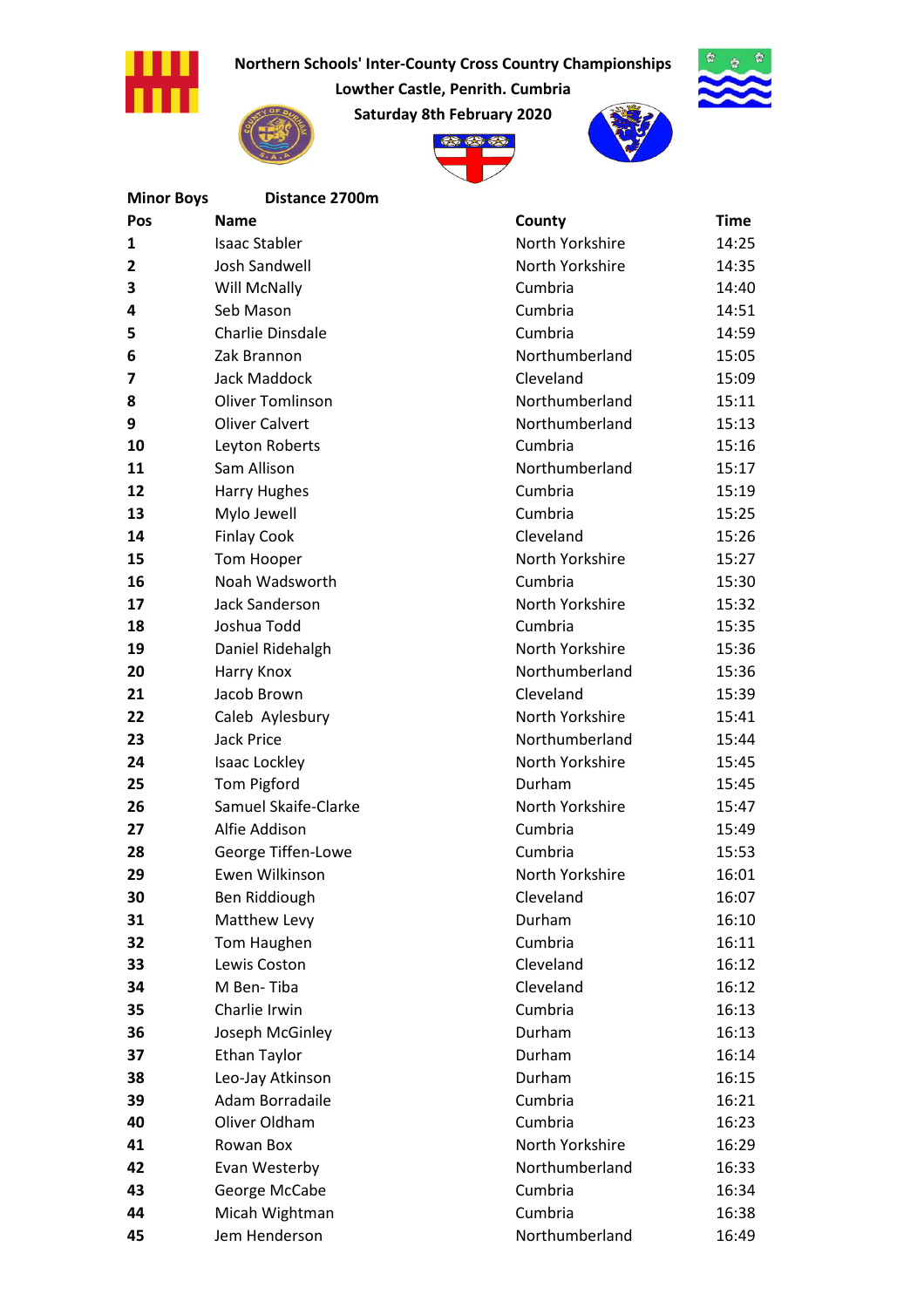



Lowther Castle, Penrith. Cumbria



Saturday 8th February 2020



| 46 | <b>Ben Wrigley</b>     | Cumbria        | 16:52 |
|----|------------------------|----------------|-------|
| 47 | <b>Jack Patterson</b>  | Northumberland | 16:55 |
| 48 | Alfie Todd             | Cumbria        | 16:57 |
| 49 | Keiron Robinson        | Cumbria        | 16:57 |
| 50 | Dan Watson             | Northumberland | 16:59 |
| 51 | Ollie Ward             | Northumberland | 17:07 |
| 52 | Joseph Wormald         | Durham         | 17:08 |
| 53 | <b>Hector Sequera</b>  | Durham         | 17:10 |
| 54 | <b>Ben Gosling</b>     | Durham         | 17:11 |
| 55 | George Craggs          | Cleveland      | 17:16 |
| 56 | <b>Will Owens</b>      | Northumberland | 17:20 |
| 57 | Dominic Kemp           | Durham         | 17:26 |
| 58 | <b>Jack Meek</b>       | Durham         | 17:34 |
| 59 | Aaran Head             | Northumberland | 17:40 |
| 60 | Oliver Beacom          | Durham         | 17:51 |
| 61 | Jacob Waterston        | Durham         | 17:57 |
| 62 | Aidan Marmont          | Durham         | 18:09 |
| 63 | Roan Smith             | Durham         | 18:10 |
| 64 | Leon Rodriguez Oloff   | Durham         | 18:12 |
| 65 | <b>Ellis Ward</b>      | Durham         | 18:18 |
| 66 | <b>Fionn Struthers</b> | Northumberland | 18:22 |
| 67 | <b>Finn Stanton</b>    | Northumberland | 18:37 |
| 68 | Benjamin McClean       | Durham         | 18:37 |
| 69 | Hayden Steven          | Durham         | 18:39 |
| 70 | Huw Gowdy              | Durham         | 18:40 |
| 71 | Cole Carter            | Durham         | 18:56 |

#### Minor Boys Team Results

|              | <b>Team Name</b> | 1st          | 2nd | 3rd | 4th | 5th | 6th | <b>Points</b> |
|--------------|------------------|--------------|-----|-----|-----|-----|-----|---------------|
| $\mathbf{1}$ | Cumbria          | З.           | 4   | 5   | 10  | 12  | 13. | 47            |
| $2^{\circ}$  | North Yorkshire  | 1            |     | 15  | 17  | 19  | 22  | -76           |
| 3            | Northumberland   | 6.           | 8   | q   | 11  | 20  | 23. | -77           |
| 4            | Cleveland        | <sup>7</sup> | 14  | 21  | 30  | 33  | 34  | 139           |
| 5.           | Durham           | 25.          | 31  | 36  | 37  | 38  | 52  | 219           |

#### Minor Boys Winning Team Cumbria with 47 Points

| <b>Num</b> | <b>Name</b>      | County  | <b>Time</b> |
|------------|------------------|---------|-------------|
| 21         | Will McNally     | Cumbria | 14:40       |
| 22         | Seb Mason        | Cumbria | 14:51       |
| 24         | Charlie Dinsdale | Cumbria | 14:59       |
| 23         | Leyton Roberts   | Cumbria | 15:16       |
| 27         | Harry Hughes     | Cumbria | 15:19       |
| 28         | Mylo Jewell      | Cumbria | 15:25       |
|            |                  |         |             |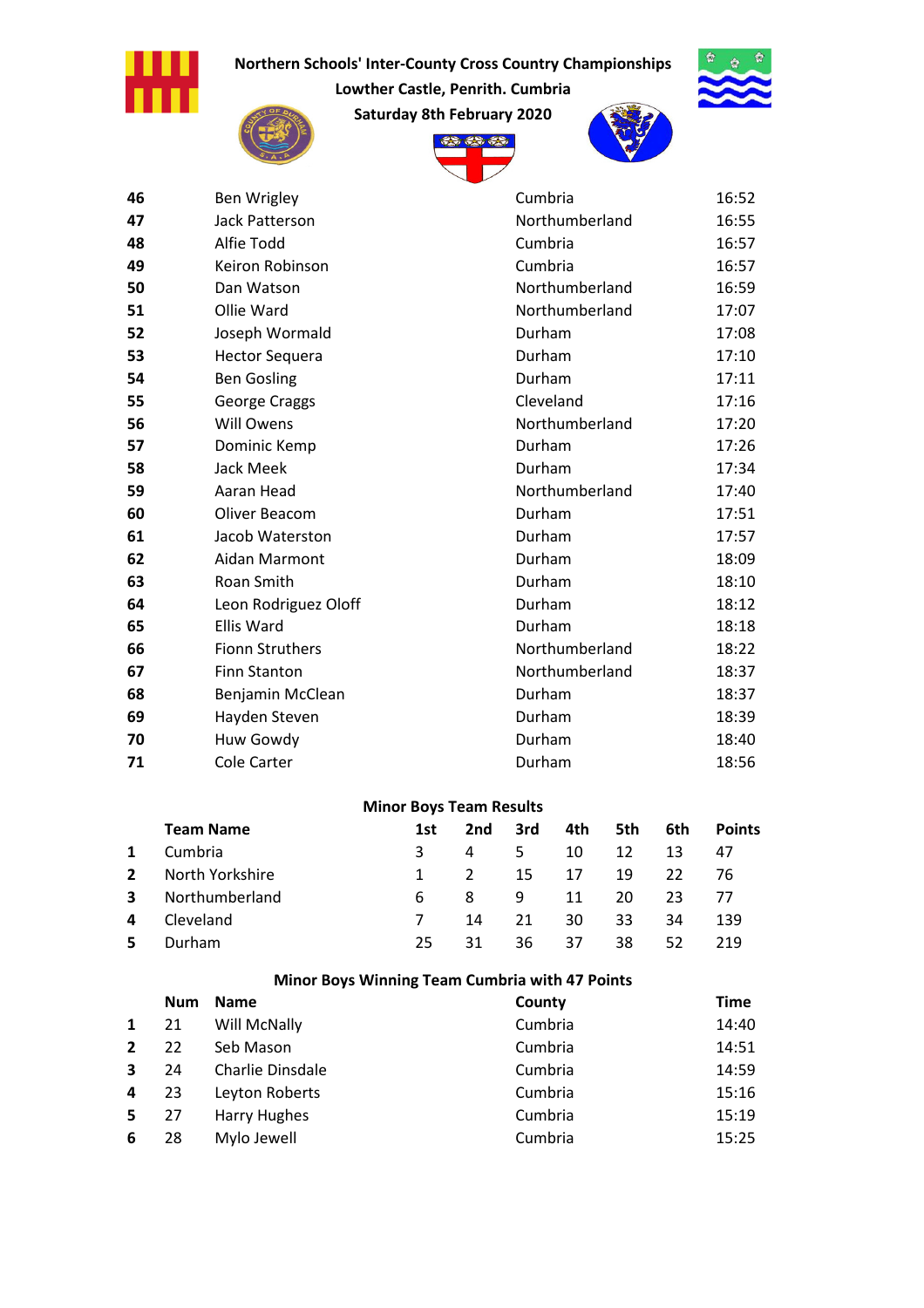

Lowther Castle, Penrith. Cumbria Saturday 8th February 2020







| <b>Junior Boys</b>      | Distance 3830m            |                 |             |
|-------------------------|---------------------------|-----------------|-------------|
| Pos                     | <b>Name</b>               | County          | <b>Time</b> |
| 1                       | <b>Hector Westmorland</b> | Cumbria         | 14:33       |
| $\overline{\mathbf{c}}$ | <b>Tom Renwick</b>        | Cumbria         | 14:44       |
| 3                       | <b>Brandon Pye</b>        | Durham          | 14:51       |
| 4                       | <b>Ryan Davies</b>        | Northumberland  | 14:59       |
| 5                       | <b>Tom Slane</b>          | Northumberland  | 15:05       |
| 6                       | Charlie Almond            | Cumbria         | 15:09       |
| 7                       | <b>Ed Sargent</b>         | Cumbria         | 15:19       |
| 8                       | Alex Boyer                | Durham          | 15:23       |
| 9                       | Joe Dixon                 | Northumberland  | 15:36       |
| 10                      | Douglas Segger-Staveley   | North Yorkshire | 15:40       |
| 11                      | Danny Welch               | Cumbria         | 15:45       |
| 12                      | <b>Ethan Bond</b>         | Northumberland  | 15:46       |
| 13                      | <b>William Owen</b>       | Northumberland  | 15:47       |
| 14                      | <b>Isaac Rogen</b>        | Northumberland  | 15:49       |
| 15                      | Christy O'Hare            | North Yorkshire | 15:51       |
| 16                      | Nathaniel Henderson       | Northumberland  | 15:51       |
| 17                      | Theo Dragoi               | Northumberland  | 15:52       |
| 18                      | Angus Milne               | Durham          | 15:53       |
| 19                      | <b>Benjamin Giles</b>     | Durham          | 15:55       |
| 20                      | Lucas Stabler             | North Yorkshire | 15:56       |
| 21                      | Sam Terry                 | Durham          | 15:58       |
| 22                      | Denholm Edwards           | North Yorkshire | 15:58       |
| 23                      | James Wilcock             | Durham          | 15:59       |
| 24                      | <b>Jack Barker</b>        | Cumbria         | 16:04       |
| 25                      | Liam Roche                | Northumberland  | 16:05       |
| 26                      | Louis Bigland             | Cumbria         | 16:06       |
| 27                      | Dylan Wilson              | Durham          | 16:07       |
| 28                      | James Sayer               | Cleveland       | 16:08       |
| 29                      | George Beevers            | Durham          | 16:09       |
| 30                      | Samuel Bentham            | North Yorkshire | 16:09       |
| 31                      | Fraser Allan              | North Yorkshire | 16:10       |
| 32                      | Joshua Morales Macias     | North Yorkshire | 16:19       |
| 33                      | Noah Glanville            | Durham          | 16:19       |
| 34                      | Alfie Lamb                | Cumbria         | 16:20       |
| 35                      | Matthias Kosch            | Cumbria         | 16:21       |
| 36                      | Harry Lyons               | Cleveland       | 16:22       |
| 37                      | Geaorge Dodgson           | Cumbria         | 16:23       |
| 38                      | Joshua Hammett            | North Yorkshire | 16:24       |
| 39                      | Harry Crichton            | North Yorkshire | 16:25       |
| 40                      | Aiden Colmer              | Cleveland       | 16:26       |
| 41                      | James Brassington         | Cumbria         | 16:26       |
| 42                      | <b>Connor Taggart</b>     | Northumberland  | 16:30       |
| 43                      | <b>Daniel Knott</b>       | Cumbria         | 16:31       |
| 44                      | Marley Plant              | North Yorkshire | 16:34       |
| 45                      | Sam Pullan                | Cumbria         | 16:34       |

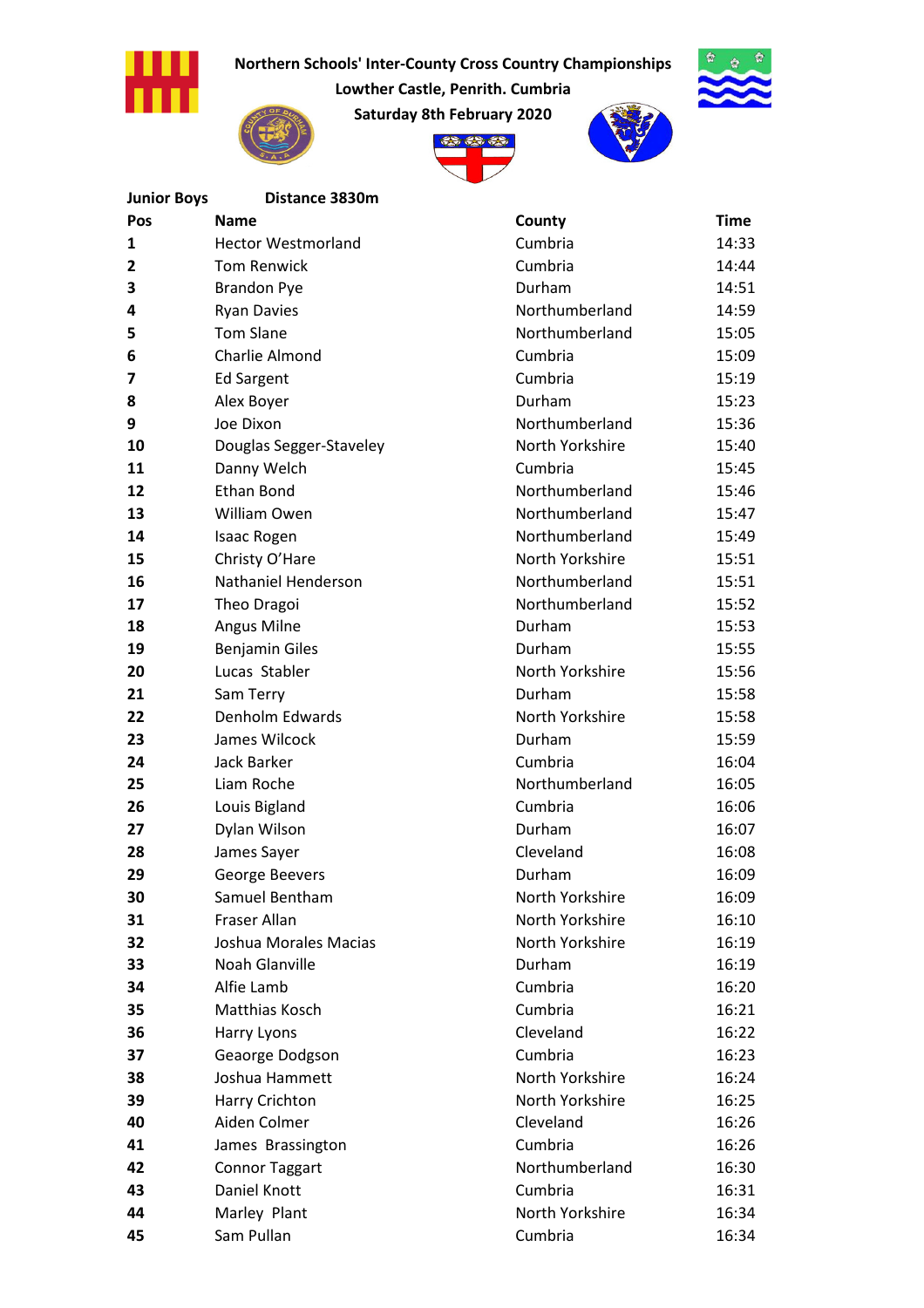

Lowther Castle, Penrith. Cumbria





| 46 | Joe Turner                | Cumbria         | 16:35 |
|----|---------------------------|-----------------|-------|
| 47 | Kai Hatcher               | Cumbria         | 16:36 |
| 48 | Charlie McClellan         | North Yorkshire | 16:40 |
| 49 | Ian Gaskin                | North Yorkshire | 16:42 |
| 50 | Alasdair Grant            | Cumbria         | 16:45 |
| 51 | <b>Matthew Downs</b>      | Cleveland       | 16:51 |
| 52 | <b>Ethan Stokes</b>       | Durham          | 16:54 |
| 53 | <b>Thomas Moles</b>       | Durham          | 16:55 |
| 54 | Oliver Willoughby         | Cumbria         | 16:55 |
| 55 | <b>Tom Miller</b>         | Cleveland       | 16:56 |
| 56 | Fergus Jarman             | North Yorkshire | 16:57 |
| 57 | <b>Bertie Marr</b>        | Northumberland  | 16:59 |
| 58 | Harry Ayre                | Durham          | 17:01 |
| 59 | <b>Charles McManus</b>    | Northumberland  | 17:02 |
| 60 | Joseph Lonergan           | Durham          | 17:03 |
| 61 | <b>Ethan Marron</b>       | Cleveland       | 17:06 |
| 62 | <b>Shay Renwick</b>       | Durham          | 17:07 |
| 63 | Jak Jarvis                | Durham          | 17:07 |
| 64 | James Gray                | Durham          | 17:08 |
| 65 | <b>Robert Garrett</b>     | Durham          | 17:10 |
| 66 | Elwood Kelley             | Durham          | 17:11 |
| 67 | <b>Tom Bird</b>           | Northumberland  | 17:15 |
| 68 | <b>Ben Scantlebury</b>    | Northumberland  | 17:16 |
| 69 | Louis Brett               | Durham          | 17:17 |
| 70 | Sam Mason                 | Durham          | 17:17 |
| 71 | <b>Jack Farrel</b>        | Cleveland       | 17:26 |
| 72 | Cassius Dornan            | Durham          | 17:51 |
| 73 | <b>Tom Milton</b>         | Cumbria         | 17:59 |
| 74 | Reece Cunnachie           | Durham          | 18:13 |
| 75 | Joe Willis                | Durham          | 18:17 |
| 76 | <b>Matthew Saunders</b>   | Durham          | 18:27 |
| 77 | <b>Stan Francis</b>       | Cleveland       | 18:31 |
| 78 | Alasdair MacGregor        | Durham          | 18:39 |
| 79 | Jake Baldwin              | Durham          | 18:42 |
| 80 | <b>Ethan Kirk-Harding</b> | Durham          | 18:47 |
| 81 | Noah Fairweather          | Durham          | 18:49 |
| 82 | Aslak Rolfe               | Cumbria         | 19:12 |
| 83 | Lewis Nicholls            | Cleveland       | 19:42 |
| 84 | Luke Foster               | Durham          | 19:57 |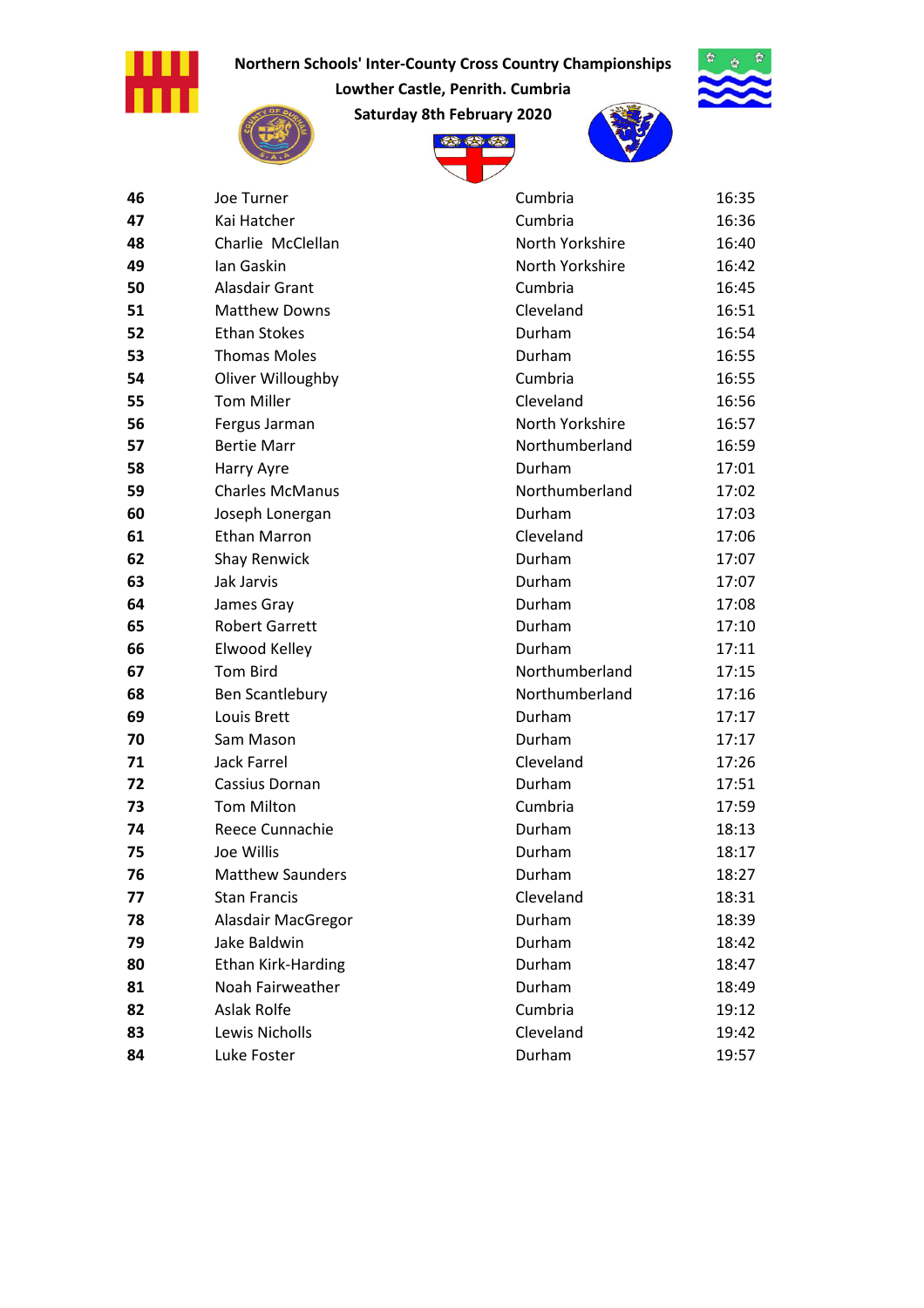

Lowther Castle, Penrith. Cumbria

Saturday 8th February 2020





23.5 **Brazil** 



## Team Name 1st 2nd 3rd 4th 5th 6th Points 1 Cumbria 1 2 6 7 11 24 51 2 Northumberland 4 5 9 12 13 14 57 3 Durham 3 8 18 19 21 23 92 4 North Yorkshire 10 15 20 22 30 31 128 5 Cleveland 28 36 40 51 55 61 271 Junior Boys Team Results

#### Junior Boys Winning Team Cumbria with 51 Points

|              | <b>Num</b> | <b>Name</b>               | County  | <b>Time</b> |
|--------------|------------|---------------------------|---------|-------------|
| $\mathbf{1}$ | 21         | <b>Hector Westmorland</b> | Cumbria | 14:33       |
| $2^{\circ}$  | 23         | Tom Renwick               | Cumbria | 14:44       |
| $\mathbf{3}$ | 22         | Charlie Almond            | Cumbria | 15:09       |
| 4            | 25         | <b>Ed Sargent</b>         | Cumbria | 15:19       |
| 5.           | 24         | Danny Welch               | Cumbria | 15:45       |
| 6            | 117        | Jack Barker               | Cumbria | 16:04       |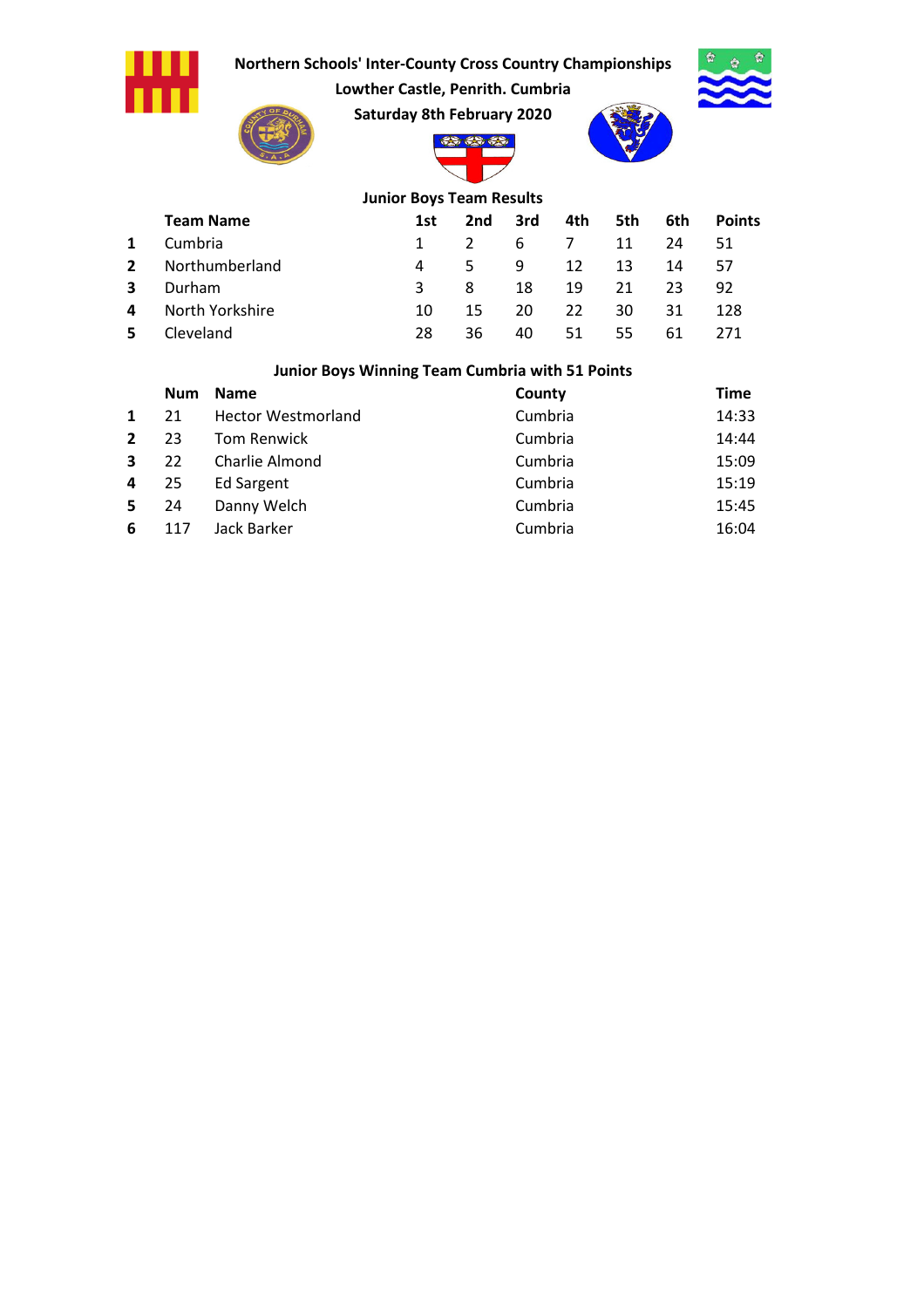





Saturday 8th February 2020

**PR** 



| <b>Intermediate Boys</b> | Distance 5400m             |                 |             |
|--------------------------|----------------------------|-----------------|-------------|
| Pos                      | <b>Name</b>                | County          | <b>Time</b> |
| 1                        | <b>Fraser Sproul</b>       | Cumbria         | 20:13       |
| 2                        | Charlie Stephenson         | North Yorkshire | 20:25       |
| 3                        | <b>Ethan McGlen</b>        | Northumberland  | 20:37       |
| 4                        | John Russell               | Durham          | 20:51       |
| 5                        | Ben O'Dowd                 | Cumbria         | 20:57       |
| 6                        | <b>Christopher Perkins</b> | Durham          | 21:04       |
| 7                        | Alex Thompson              | North Yorkshire | 21:22       |
| 8                        | <b>Josh Blevins</b>        | Northumberland  | 21:34       |
| 9                        | Sam Smith                  | North Yorkshire | 21:37       |
| 10                       | <b>Adam Russell</b>        | Durham          | 21:40       |
| 11                       | George Couttie             | North Yorkshire | 21:44       |
| 12                       | Joseph Anderson            | Northumberland  | 21:45       |
| 13                       | Will Collinson             | Northumberland  | 21:47       |
| 14                       | Nathan Nicholson           | Cleveland       | 21:55       |
| 15                       | <b>Dylan Davies</b>        | Northumberland  | 21:56       |
| 16                       | David Race                 | Durham          | 22:00       |
| 17                       | <b>Chris Coulson</b>       | Durham          | 22:05       |
| 18                       | Alex Tallon                | Cumbria         | 22:08       |
| 19                       | Thomas Wraith              | Durham          | 22:09       |
| 20                       | <b>Oliver Douglass</b>     | Northumberland  | 22:11       |
| 21                       | Max Creasey                | Cleveland       | 22:16       |
| 22                       | Gianluca Mastrolonardo     | North Yorkshire | 22:18       |
| 23                       | Joshua Wraith              | Durham          | 22:19       |
| 24                       | Ozzy Stringer              | North Yorkshire | 22:29       |
| 25                       | James Bowen                | Cumbria         | 22:31       |
| 26                       | Tom O'Mahoney              | North Yorkshire | 22:34       |
| 27                       | Tommy Shaw                 | North Yorkshire | 22:35       |
| 28                       | <b>Marcus Laws</b>         | Northumberland  | 22:39       |
| 29                       | Henry Hunter               | Cumbria         | 22:56       |
| 30                       | Tom Midwood                | North Yorkshire | 23:02       |
| 31                       | Duncan Hughes              | Durham          | 23:03       |
| 32                       | Euan Duffin                | Northumberland  | 23:11       |
| 33                       | Theo Barron                | Durham          | 23:12       |
| 34                       | George Sidaway             | Cumbria         | 23:12       |
| 35                       | Dylan Carter               | Cumbria         | 23:13       |
| 36                       | Harry Bowen                | Cumbria         | 23:14       |
| 37                       | Ralph Robson               | Northumberland  | 23:15       |
| 38                       | Daniel Francis             | North Yorkshire | 23:23       |
| 39                       | Jonathan Bracken           | Durham          | 23:23       |
| 40                       | Silas Christie             | Northumberland  | 23:26       |
| 41                       | Ryan Eden                  | Northumberland  | 23:26       |
| 42                       | <b>Charlie Phillips</b>    | Durham          | 23:27       |
| 43                       | Ben Hodgson                | Cleveland       | 23:29       |
| 44                       | Luca Messenger-Jones       | Cumbria         | 23:30       |
| 45                       | Thomas Smith               | Durham          | 23:30       |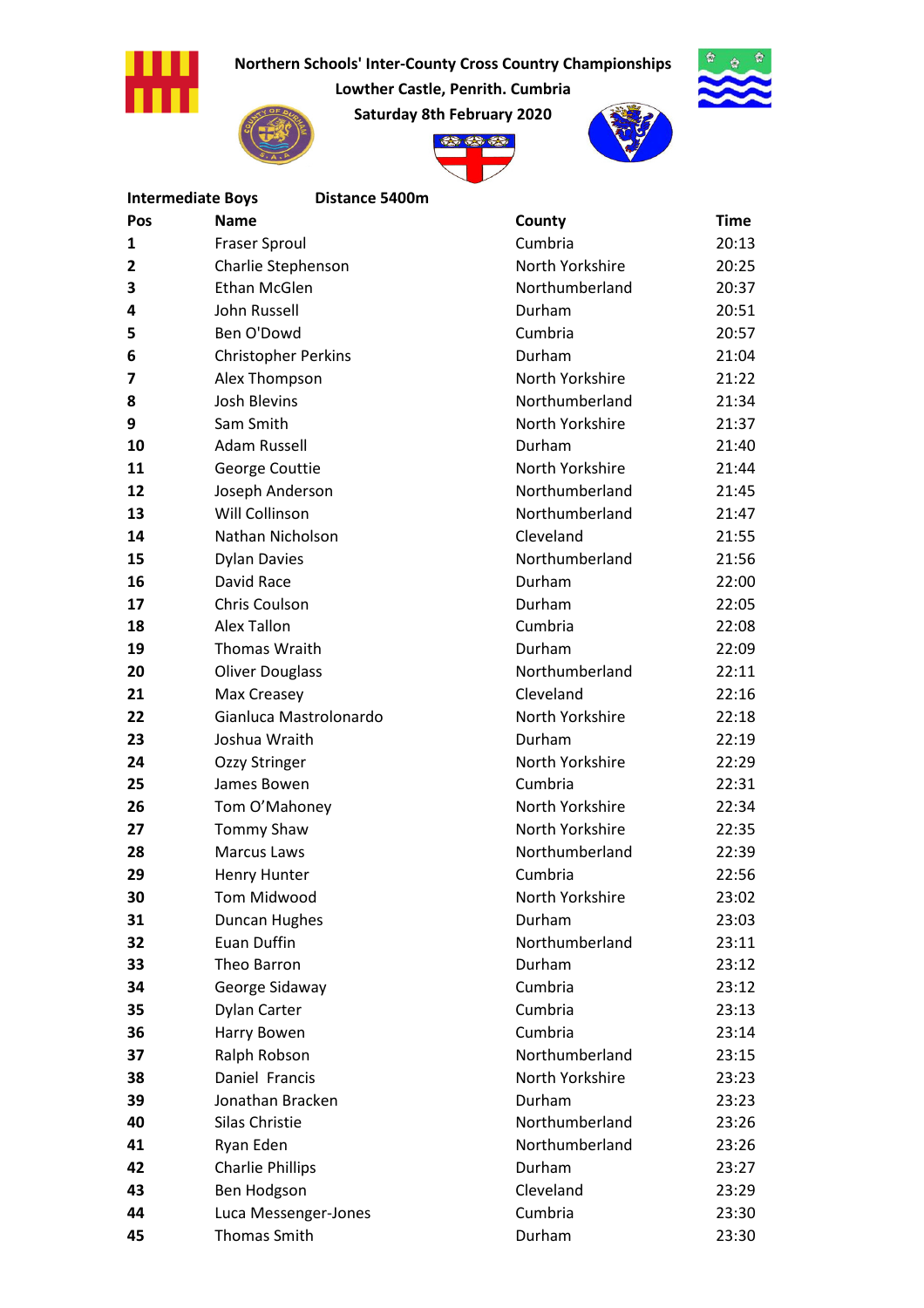

Lowther Castle, Penrith. Cumbria





| 46 | <b>Ben Rees</b>       | North Yorkshire | 23:33 |
|----|-----------------------|-----------------|-------|
| 47 | Daniel Laidler        | Durham          | 23:33 |
| 48 | Ollie Willets         | Cumbria         | 23:37 |
| 49 | Keiron Hannula        | North Yorkshire | 23:42 |
| 50 | Alan Edwards          | Cleveland       | 23:48 |
| 51 | Nathan                | Cleveland       | 23:49 |
| 52 | Peter Cook            | Durham          | 23:52 |
| 53 | Robbie Brown          | Cleveland       | 23:53 |
| 54 | William Harvey        | Cumbria         | 23:55 |
| 55 | <b>Ben Linscott</b>   | North Yorkshire | 23:58 |
| 56 | Euan Gray             | Durham          | 23:59 |
| 57 | Joe Reeve             | North Yorkshire | 24:00 |
| 58 | <b>Tom Sadanandom</b> | Durham          | 24:01 |
| 59 | James Hughes          | Cleveland       | 24:04 |
| 60 | Harry Wilson          | Durham          | 24:06 |
| 61 | <b>Bailey Spence</b>  | Cleveland       | 24:13 |
| 62 | Owen Hedley           | Durham          | 24:30 |
| 63 | <b>Toby Lill</b>      | Durham          | 24:31 |
| 64 | <b>Dillon Revell</b>  | Durham          | 24:31 |
| 65 | Sam Tate              | Northumberland  | 24:32 |
| 66 | Ivo Schlz-Andreu      | Durham          | 24:34 |
| 67 | Sam Rhodes-Dawber     | Durham          | 24:36 |
| 68 | Zak Old               | Northumberland  | 24:36 |
| 69 | <b>Ashley Todd</b>    | Cumbria         | 24:42 |
| 70 | <b>Adam Tilling</b>   | Cleveland       | 24:44 |
| 71 | Callum Wilkinson      | Durham          | 24:49 |
| 72 | Scott Thompson        | Durham          | 24:59 |
| 73 | <b>Baxter Oliver</b>  | Cumbria         | 25:00 |
| 74 | <b>Jack Collett</b>   | Cumbria         | 25:09 |
| 75 | Max Butler            | Cleveland       | 25:10 |
| 76 | <b>Matthew Burton</b> | Durham          | 25:19 |
| 77 | <b>Jack Garrett</b>   | Durham          | 25:23 |
| 78 | Alexander Seed        | Durham          | 25:27 |
| 79 | <b>Scott Temple</b>   | Cleveland       | 25:31 |
| 80 | Karl Bryden           | Durham          | 25:34 |
| 81 | Robbie Mumford        | Durham          | 25:56 |
| 82 | <b>Reece Slater</b>   | Northumberland  | 26:09 |
| 83 | <b>Adam Richards</b>  | Durham          | 26:19 |
| 84 | <b>Joel Bennett</b>   | Durham          | 27:00 |
| 86 | Liam Cooper           | Cleveland       | 27:36 |
| 85 | Joe Mulroy            | Durham          | 27:13 |
| 87 | Joseph Martin         | Durham          | 27:40 |
| 88 | Benjamin Weston       | Durham          | 28:17 |
| 89 | <b>Toby Simpson</b>   | Cleveland       | 30:17 |
| 90 | Oscar Littlewood      | Durham          | 30:59 |
|    |                       |                 |       |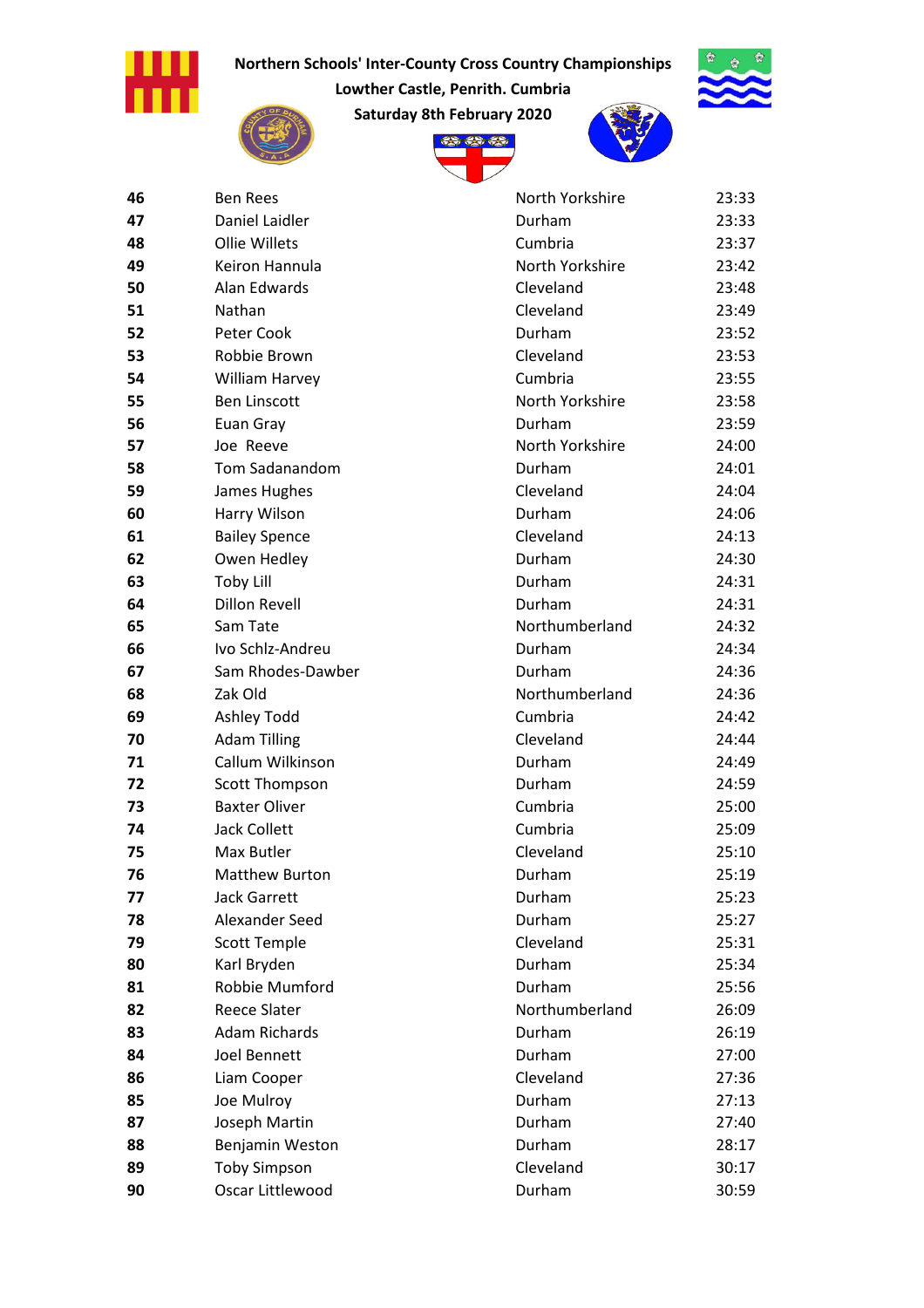

Lowther Castle, Penrith. Cumbria Saturday 8th February 2020





 $\mathcal{L}$ **Brazil** 



#### Intermediate Boys Team Results

|              | <b>Team Name</b> | 1st           | 2nd             | 3rd | 4th and the set of the set of the set of the set of the set of the set of the set of the set of the set of the | 5th          | 6th | <b>Points</b> |
|--------------|------------------|---------------|-----------------|-----|----------------------------------------------------------------------------------------------------------------|--------------|-----|---------------|
| $\mathbf{1}$ | Northumberland   | 3.            | 8               | 12  | 13                                                                                                             | 15           | 20  |               |
| $\mathbf{2}$ | Durham           | 4             | 6.              | 10  | 16                                                                                                             | -17          | 19  | -72           |
| 3            | North Yorkshire  | $\mathcal{P}$ | $7\overline{ }$ | q   | 11                                                                                                             | $22^{\circ}$ | 24  | -75           |
| 4            | Cumbria          |               | . 5.            | 18  | 25                                                                                                             | 29           | 34  | 112           |
| 5.           | Cleveland        | 14            |                 | 43  | 50                                                                                                             | 51           | 53  | 232           |

## Intermediate Boys Winning Team Northumberland with 71 Points

|                | <b>Num</b> | <b>Name</b>            | County         | <b>Time</b> |
|----------------|------------|------------------------|----------------|-------------|
| $\mathbf 1$    | 77         | Ethan McGlen           | Northumberland | 20:37       |
| $\overline{2}$ | 63         | Josh Blevins           | Northumberland | 21:34       |
| 3              | 70         | Joseph Anderson        | Northumberland | 21:45       |
| 4              | 66         | Will Collinson         | Northumberland | 21:47       |
| 5              | 65         | <b>Dylan Davies</b>    | Northumberland | 21:56       |
| 6              | 67         | <b>Oliver Douglass</b> | Northumberland | 22:11       |
|                |            |                        |                |             |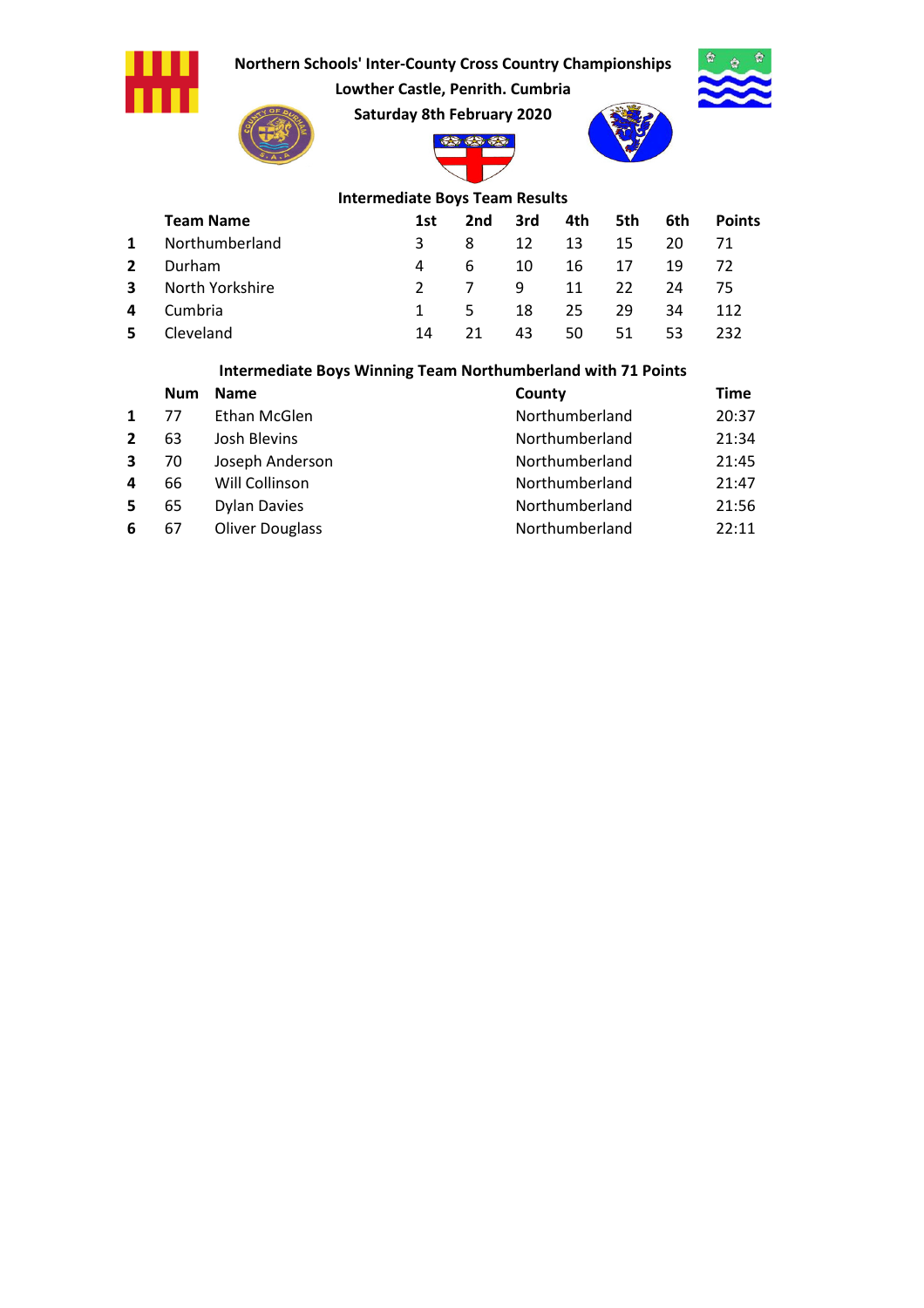

Lowther Castle, Penrith. Cumbria







| <b>Senior Boys</b> | Distance 6530m          |                 |             |
|--------------------|-------------------------|-----------------|-------------|
| Pos                | <b>Name</b>             | County          | <b>Time</b> |
| $\mathbf{1}$       | Archie Lowe             | Cleveland       | 23:51       |
| $\overline{2}$     | Ross Charlton           | Northumberland  | 23:56       |
| 3                  | <b>Scott Nutter</b>     | Cumbria         | 24:43       |
| 4                  | Will Bellamy            | Durham          | 24:57       |
| 5                  | Henry Johnson           | Durham          | 25:27       |
| 6                  | Dan Melling             | Northumberland  | 25:36       |
| 7                  | Dan Currie              | Cleveland       | 25:40       |
| 8                  | Jack Briggs             | North Yorkshire | 25:43       |
| 9                  | Robin Regan             | Cumbria         | 25:46       |
| 10                 | Jake Creasey            | Cleveland       | 25:47       |
| 11                 | Joe Sunley              | Cumbria         | 25:53       |
| 12                 | Louis Hudson            | North Yorkshire | 25:55       |
| 13                 | Daniel Buffham          | Northumberland  | 25:57       |
| 14                 | Archie Lawson           | North Yorkshire | 26:02       |
| 15                 | Sol Johl                | Cumbria         | 26:03       |
| 16                 | Samuel Gibson           | Durham          | 26:04       |
| 17                 | <b>Charlie Harding</b>  | Cumbria         | 26:08       |
| 18                 | Daniel Boyer            | Durham          | 26:34       |
| 19                 | <b>Tom Balsdon</b>      | Northumberland  | 26:37       |
| 20                 | Izaak Robinson Taylor   | Durham          | 26:47       |
| 21                 | Josh Fiddaman           | Northumberland  | 26:52       |
| 22                 | <b>Arthur Peel</b>      | North Yorkshire | 26:58       |
| 23                 | Alex Old                | North Yorkshire | 27:06       |
| 24                 | Lewis Bowness           | Cumbria         | 27:11       |
| 25                 | toby antclif            | North Yorkshire | 27:22       |
| 26                 | Jack Muir               | North Yorkshire | 27:27       |
| 27                 | Will Lindsey            | Durham          | 27:39       |
| 28                 | Thomas Colhoun          | Cumbria         | 27:46       |
| 29                 | <b>Toby Umpleby</b>     | Cumbria         | 27:54       |
| 30                 | Joe Bryant              | North Yorkshire | 27:56       |
| 31                 | Dominic Shipman         | Cleveland       | 27:58       |
| 32                 | Ben Murray-John         | Northumberland  | 28:02       |
| 33                 | Noah Harling            | Cumbria         | 28:11       |
| 34                 | <b>Oliver Gabriele</b>  | Northumberland  | 28:12       |
| 35                 | Osian Hegarty           | Northumberland  | 28:18       |
| 36                 | Connor O'Hara           | Cumbria         | 28:18       |
| 37                 | Matthew Lambert         | North Yorkshire | 28:58       |
| 38                 | <b>Ted Ramsey</b>       | Northumberland  | 28:59       |
| 39                 | William Thompson        | North Yorkshire | 29:20       |
| 40                 | Percy Johnstone         | Cumbria         | 29:20       |
| 41                 | <b>Edward Salt</b>      | Cumbria         | 29:28       |
| 42                 | <b>Holden Outhwaite</b> | Cleveland       | 29:33       |
| 43                 | Rhys Watmough           | North Yorkshire | 29:42       |
| 44                 | Cameron Lawton          | Durham          | 29:49       |
| 45                 | <b>Hector Wilson</b>    | Cumbria         | 29:54       |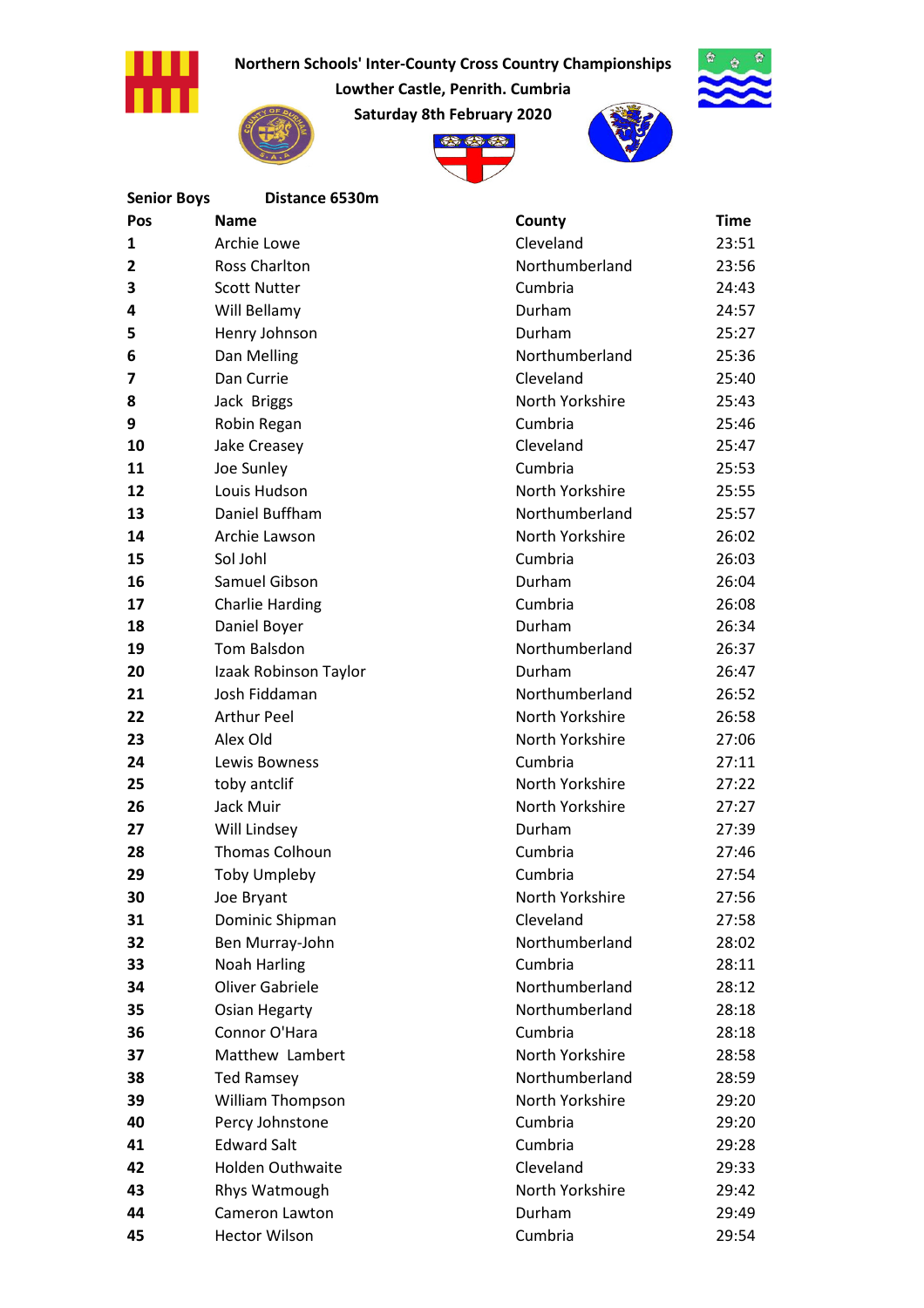|                |                  | Northern Schools' Inter-County Cross Country Championships |                                        |                 |           |                |     |     | ŵ<br>Ð        |
|----------------|------------------|------------------------------------------------------------|----------------------------------------|-----------------|-----------|----------------|-----|-----|---------------|
|                |                  |                                                            | Lowther Castle, Penrith. Cumbria       |                 |           |                |     |     |               |
|                |                  |                                                            | <b>Saturday 8th February 2020</b>      | <b>29.89.89</b> |           |                |     |     |               |
| 46             |                  | Liam Brittle                                               |                                        |                 | Cleveland |                |     |     | 30:08         |
| 47             |                  | Jack Rigal                                                 |                                        |                 | Cumbria   |                |     |     | 30:22         |
| 48             |                  | <b>Tom Rutherford</b>                                      |                                        |                 | Durham    |                |     |     | 31:32         |
| 49             |                  | Jordan Meikle                                              |                                        |                 | Durham    |                |     |     | 32:04         |
| 50             |                  | Max Breese                                                 |                                        |                 |           | Northumberland |     |     | 32:05         |
| 51             |                  | Max Tyrie                                                  |                                        |                 | Durham    |                |     |     | 32:13         |
| 52             |                  | <b>Will Singer</b>                                         |                                        |                 | Cumbria   |                |     |     | 32:41         |
|                | <b>Team Name</b> |                                                            | <b>Senior Boys Team Results</b><br>1st | 2 <sub>nd</sub> | 3rd       | 4th            | 5th | 6th | <b>Points</b> |
| 1              | Cumbria          |                                                            | 3                                      | 9               | 11        | 15             | 17  | 24  | 79            |
| $\overline{2}$ | Durham           |                                                            | 4                                      | 5               | 16        | 18             | 20  | 27  | 90            |
| 3              |                  | Northumberland                                             | $\overline{2}$                         | 6               | 13        | 19             | 21  | 32  | 93            |
| 4              |                  | North Yorkshire                                            | 8                                      | 12              | 14        | 22             | 23  | 25  | 104           |
| 5              | Cleveland        |                                                            | $\mathbf{1}$                           | $\overline{7}$  | 10        | 31             | 42  | 46  | 137           |
|                |                  | Senior Boys Winning Team Cumbria with 79 Points            |                                        |                 |           |                |     |     |               |
|                | <b>Num</b>       | <b>Name</b>                                                |                                        |                 | County    |                |     |     | <b>Time</b>   |
| 1              | 23               | <b>Scott Nutter</b>                                        |                                        |                 | Cumbria   |                |     |     | 24:43         |
| 2              | 40               | Robin Regan                                                |                                        |                 | Cumbria   |                |     |     | 25:46         |
| 3              | 22               | Joe Sunley                                                 |                                        |                 | Cumbria   |                |     |     | 25:53         |
| 4              | 21               | Sol Johl                                                   |                                        |                 | Cumbria   |                |     |     | 26:03         |
| 5              | 25               | <b>Charlie Harding</b>                                     |                                        |                 | Cumbria   |                |     |     | 26:08         |
| 6              | 39               | Lewis Bowness                                              |                                        |                 | Cumbria   |                |     |     | 27:11         |
|                |                  |                                                            |                                        |                 |           |                |     |     |               |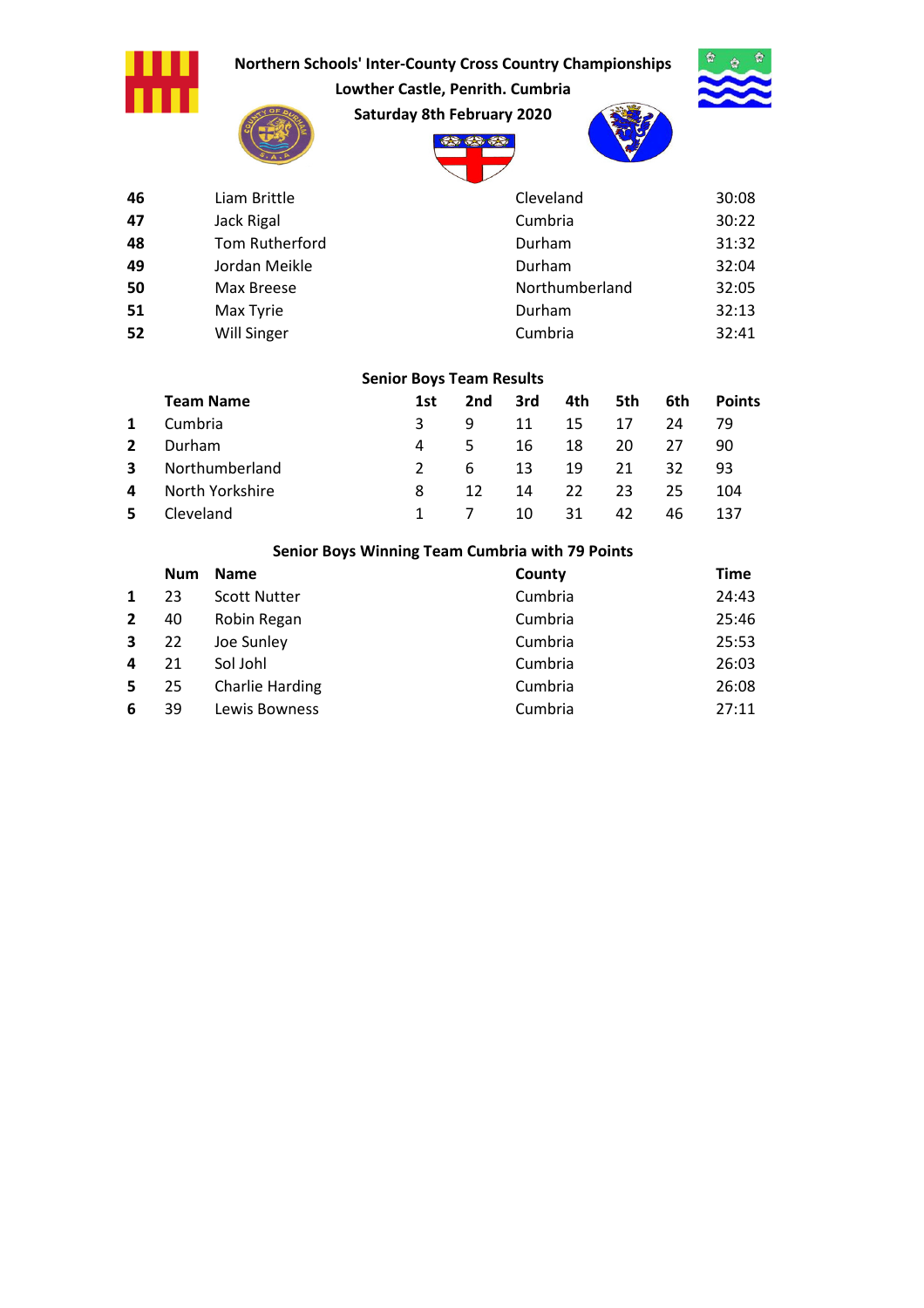

Lowther Castle, Penrith. Cumbria Saturday 8th February 2020







ŵ

| <b>Minor Girls</b>      | Distance 2700m             |                 |             |
|-------------------------|----------------------------|-----------------|-------------|
| Pos                     | <b>Name</b>                | County          | <b>Time</b> |
| 1                       | <b>Eden Creasey</b>        | Cleveland       | 15:09       |
| $\overline{\mathbf{c}}$ | Zara Jones                 | Durham          | 15:29       |
| 3                       | Olivia Barley              | North Yorkshire | 15:39       |
| 4                       | Elena Dickson              | North Yorkshire | 15:52       |
| 5                       | <b>Elsie Barker</b>        | Cumbria         | 15:58       |
| 6                       | <b>Darcy Tullis</b>        | Durham          | 16:15       |
| 7                       | Rose Gildaley              | Cumbria         | 16:17       |
| 8                       | Annie Hutchinson           | Northumberland  | 16:18       |
| 9                       | Evie Peart                 | Durham          | 16:29       |
| 10                      | Layla Kirkley              | North Yorkshire | 16:37       |
| 11                      | Poppy Wilde                | Northumberland  | 16:37       |
| 12                      | Ania Stobbart              | Northumberland  | 16:45       |
| 13                      | Alisha Hodgson             | Durham          | 16:48       |
| 14                      | Lucille Pickles            | North Yorkshire | 16:50       |
| 15                      | <b>Grace Derry</b>         | North Yorkshire | 16:51       |
| 16                      | Martha Sigsworth           | North Yorkshire | 16:52       |
| 17                      | <b>Grace Errington</b>     | Cumbria         | 16:53       |
| 18                      | Ellie Johnson              | North Yorkshire | 16:55       |
| 19                      | Katie Murphy               | Cleveland       | 17:05       |
| 20                      | Lara Smith                 | Cumbria         | 17:10       |
| 21                      | <b>Jess Thomas</b>         | Cleveland       | 17:13       |
| 22                      | <b>Isabel Swanston</b>     | Durham          | 17:15       |
| 23                      | Hannah Atkinson            | Northumberland  | 17:18       |
| 24                      | <b>Catherine Atkinson</b>  | Northumberland  | 17:19       |
| 25                      | Nadine Wilson              | North Yorkshire | 17:21       |
| 26                      | Louisa Hamlinton           | Northumberland  | 17:25       |
| 27                      | <b>Willow Wood</b>         | Cumbria         | 17:26       |
| 28                      | Amber Mcintosh             | Cumbria         | 17:32       |
| 29                      | <b>Madeline Martindale</b> | Cumbria         | 17:33       |
| 30                      | Freya Lillie               | Cleveland       | 17:34       |
| 31                      | Savannah Tarn              | Durham          | 17:36       |
| 32                      | Amelie Thorburn            | Cumbria         | 17:41       |
| 33                      | Alice O'Sullivan           | North Yorkshire | 17:44       |
| 34                      | Erin Blight                | Northumberland  | 17:46       |
| 35                      | Amelia Jones               | Durham          | 17:54       |
| 36                      | Freya Stockley             | Durham          | 17:59       |
| 37                      | Libby Acton                | North Yorkshire | 18:00       |
| 38                      | Isla Birch                 | Cumbria         | 18:17       |
| 39                      | Freya Talman               | Durham          | 18:19       |
| 40                      | <b>Elle Sperring</b>       | Durham          | 18:27       |
| 41                      | Othelia Collins            | Durham          | 18:31       |
| 42                      | Katie Sandham              | Cumbria         | 18:36       |
| 43                      | Sophie Leadbetter          | Cumbria         | 18:40       |
| 44                      | <b>Annabel Starkie</b>     | Cumbria         | 18:44       |
| 45                      | <b>Hestor Metcalfe</b>     | Cumbria         | 18:51       |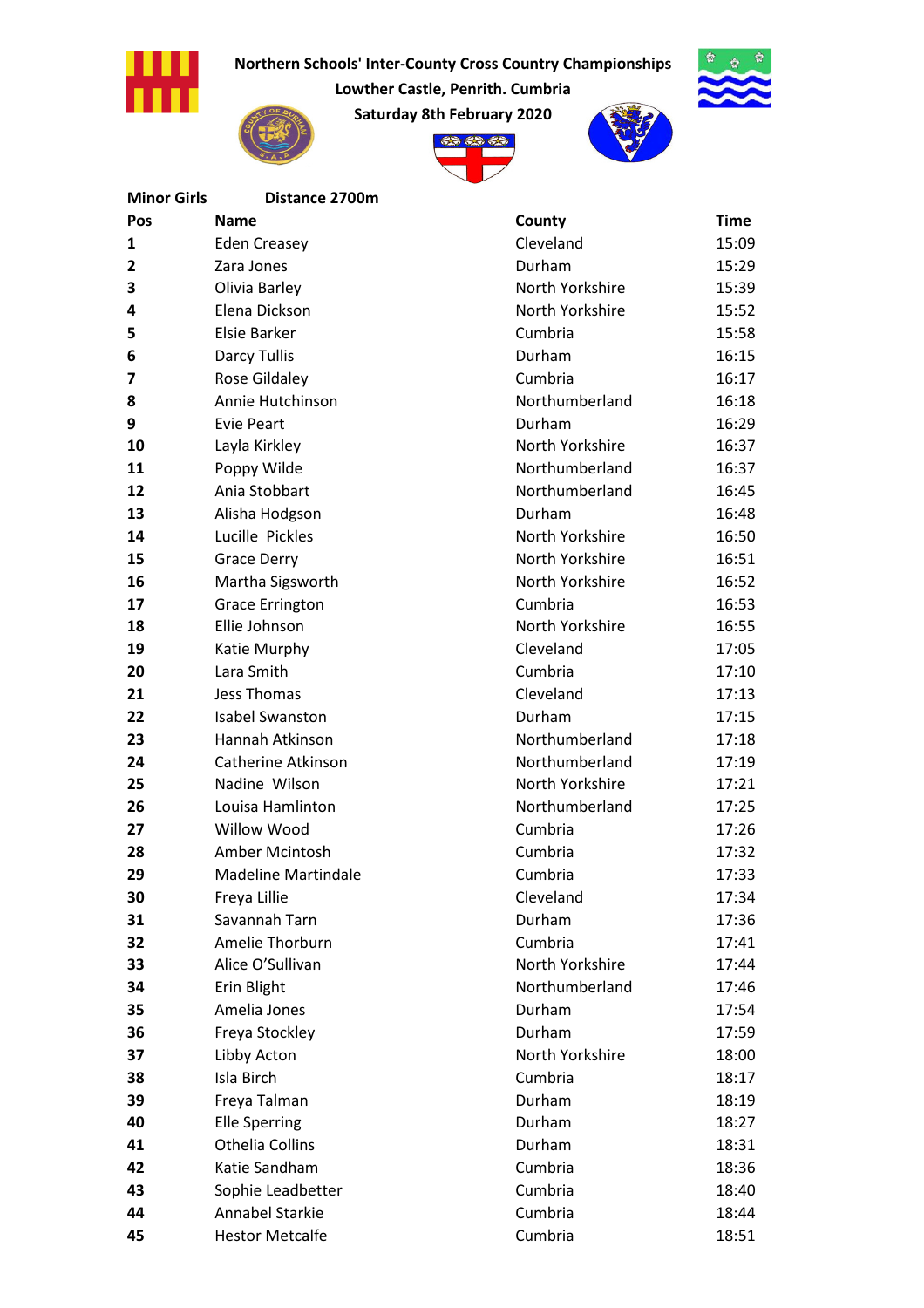| Northern Schools' Inter-County Cross Country Championships |  |  |
|------------------------------------------------------------|--|--|
|------------------------------------------------------------|--|--|



Lowther Castle, Penrith. Cumbria Saturday 8th February 2020



彩



| 46 | Emma Carter           | Durham         | 18:53 |
|----|-----------------------|----------------|-------|
| 47 | Daisy Graham          | Durham         | 19:04 |
| 48 | Jocelyn Black         | Northumberland | 19:08 |
| 49 | Rosie Anderson        | Durham         | 19:11 |
| 50 | Isabella Royle        | Durham         | 19:20 |
| 51 | Sydney Bungay         | Northumberland | 19:21 |
| 52 | <b>Grace Tansley</b>  | Cleveland      | 19:24 |
| 53 | Jenifer Thompson      | Cumbria        | 19:39 |
| 54 | <b>Brook Durkin</b>   | Cumbria        | 19:41 |
| 55 | Kate Davis            | Cumbria        | 19:51 |
| 56 | Isabella Cheetham     | Durham         | 19:56 |
| 57 | Roisin Ruddy          | Cumbria        | 19:57 |
| 58 | <b>Isabelle Gills</b> | Cleveland      | 20:02 |
| 59 | <b>Ruby Diment</b>    | Durham         | 20:05 |
| 60 | Maggie Graham         | Durham         | 20:35 |
| 61 | Hattie stead          | Durham         | 21:37 |
| 62 | Megan Johnston        | Durham         | 21:45 |
| 63 | Lucy Fraser           | Durham         | 21:51 |
| 64 | Raychel Abbott        | Durham         | 22:00 |
| 65 | Eve High              | Durham         | 24:01 |

#### Minor Girls Team Results

|              | <b>Team Name</b> | 1st           | 2nd | 3rd | 4th  | 5th | 6th | <b>Points</b> |
|--------------|------------------|---------------|-----|-----|------|-----|-----|---------------|
| 1            | North Yorkshire  | 3             | 4   | 10  | 14   | 15  | 16  | 62            |
| $\mathbf{2}$ | Durham           | $\mathcal{L}$ | 6.  | -9  | 13   | 22  | 31  | -83           |
| 3            | Northumberland   | 8             | 11  | 12  | -23- | 24  | 26  | 104           |
| 4            | Cumbria          | 5.            |     | 17  | 20   | 27  | 28  | 104           |
| 5.           | Cleveland        | 1             | 19  | 21  | 30   | 52  | 58  | 181           |

## Minor Girls Winning Team North Yorkshire with 62 Points

|              | <b>Num</b> | <b>Name</b>        | County          | <b>Time</b> |
|--------------|------------|--------------------|-----------------|-------------|
| $\mathbf{1}$ | 81         | Olivia Barley      | North Yorkshire | 15:39       |
| $2^{\circ}$  | 82         | Elena Dickson      | North Yorkshire | 15:52       |
| $\mathbf{3}$ | 83         | Layla Kirkley      | North Yorkshire | 16:37       |
| 4            | 87         | Lucille Pickles    | North Yorkshire | 16:50       |
| 5.           | 88         | <b>Grace Derry</b> | North Yorkshire | 16:51       |
| 6            | 84         | Martha Sigsworth   | North Yorkshire | 16:52       |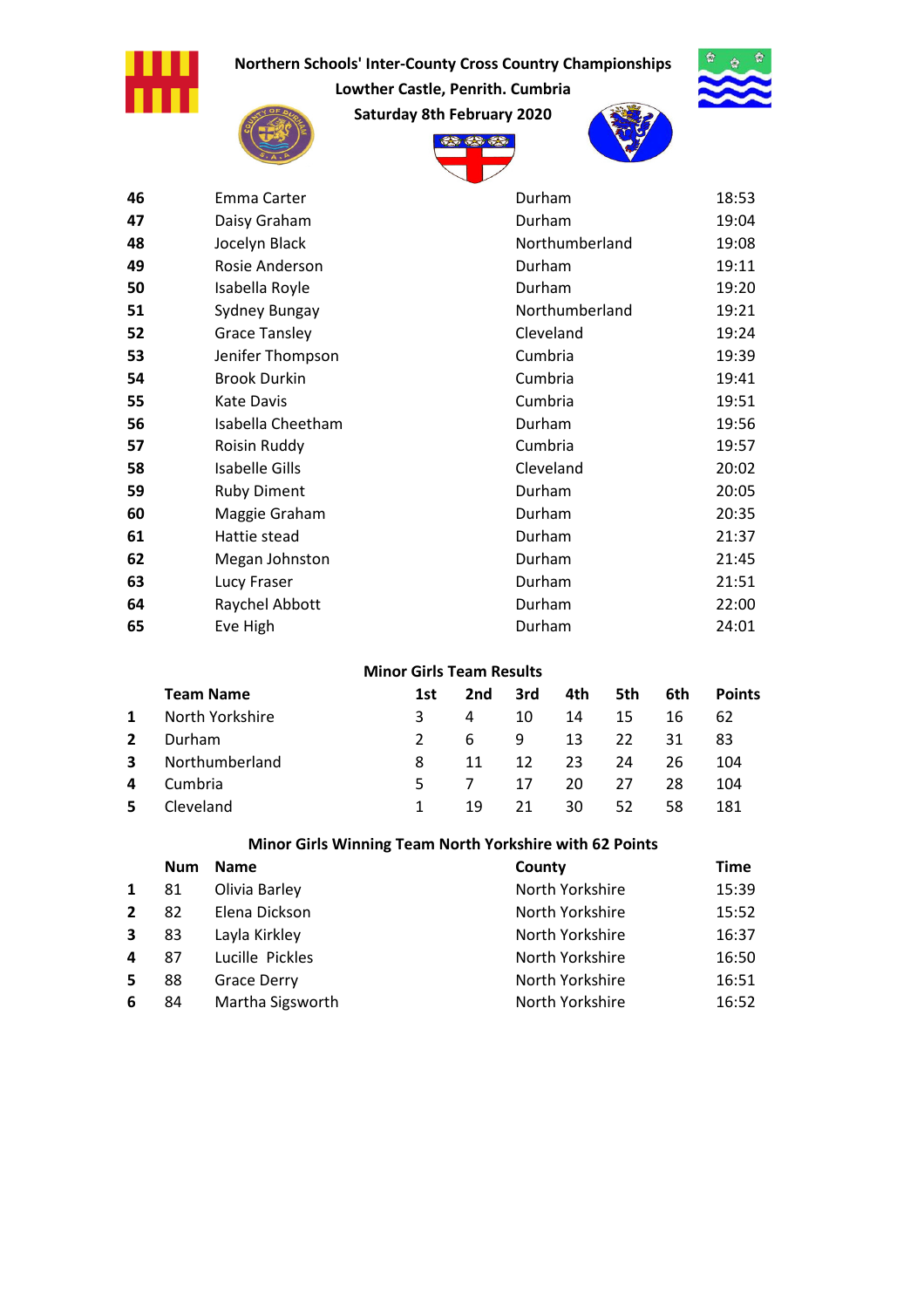



Saturday 8th February 2020



Junior Girls Distance 3500m







| 5  | Sophie Cowin           | Cumbria         | 15:18 |
|----|------------------------|-----------------|-------|
| 6  | <b>Seren Melling</b>   | North Yorkshire | 15:21 |
| 7  | <b>Felicity Evans</b>  | Cumbria         | 15:44 |
| 8  | Jessica Milburn        | Durham          | 15:47 |
| 9  | Kate Kennedy           | Northumberland  | 15:54 |
| 10 | <b>Grace Monkhouse</b> | Cumbria         | 15:55 |
| 11 | Hannah Bowyer          | Durham          | 16:00 |
| 12 | Isabelle Barley        | Cumbria         | 16:05 |
| 13 | Annabel Milburn        | Durham          | 16:06 |
| 14 | Sarah Smith            | Cumbria         | 16:09 |
| 15 | Freya Clarkson         | Durham          | 16:09 |
| 16 | <b>Ellie Fellows</b>   | Durham          | 16:12 |
| 17 | Kaelin McCooke         | North Yorkshire | 16:13 |
| 18 | Willow Baker           | North Yorkshire | 16:14 |
| 19 | <b>Elise Tallon</b>    | Cumbria         | 16:15 |
| 20 | Jessica Peart          | Durham          | 16:16 |
| 21 | Anna Harrison          | North Yorkshire | 16:23 |
| 22 | Shannon Robinson       | North Yorkshire | 16:23 |
| 23 | Ellie Callander        | Cumbria         | 16:27 |
| 24 | Ella Jones             | Durham          | 16:28 |
| 25 | Katie Joslyn           | Northumberland  | 16:29 |
| 26 | Anya Crowder           | Durham          | 16:31 |
| 27 | Charlotte Payton       | Northumberland  | 16:36 |
| 28 | Sophie Rylance         | Cumbria         | 16:37 |
| 29 | Amelie Aylesbury       | North Yorkshire | 16:38 |
| 30 | Emma Ashman            | Northumberland  | 16:42 |
| 31 | Daisy McClintock       | Northumberland  | 16:44 |
| 32 | Emma McNeil            | Cleveland       | 16:45 |
| 33 | Hannah McIntosh        | Durham          | 16:48 |
| 34 | Amber McAuley-Zechner  | Durham          | 16:48 |
| 35 | <b>Alice Lewis</b>     | Northumberland  | 16:49 |
| 36 | Anna Hobson            | North Yorkshire | 16:50 |
| 37 | Macy Kelly             | Durham          | 16:51 |
| 38 | Amy Kate Stewart       | Durham          | 16:51 |
| 39 | Matilda Stringer       | North Yorkshire | 16:52 |
| 40 | Imogen Bungay          | Northumberland  | 16:53 |
| 41 | Helena Roberts         | North Yorkshire | 16:54 |
| 42 | <b>Grace Wells</b>     | Cumbria         | 16:54 |
| 43 | Tabitha Robson         | Northumberland  | 16:55 |

| 44 | Isabel Herbet           | Cleveland | 16:56 |
|----|-------------------------|-----------|-------|
| 45 | <b>Heather Robinson</b> | Durham    | 17:03 |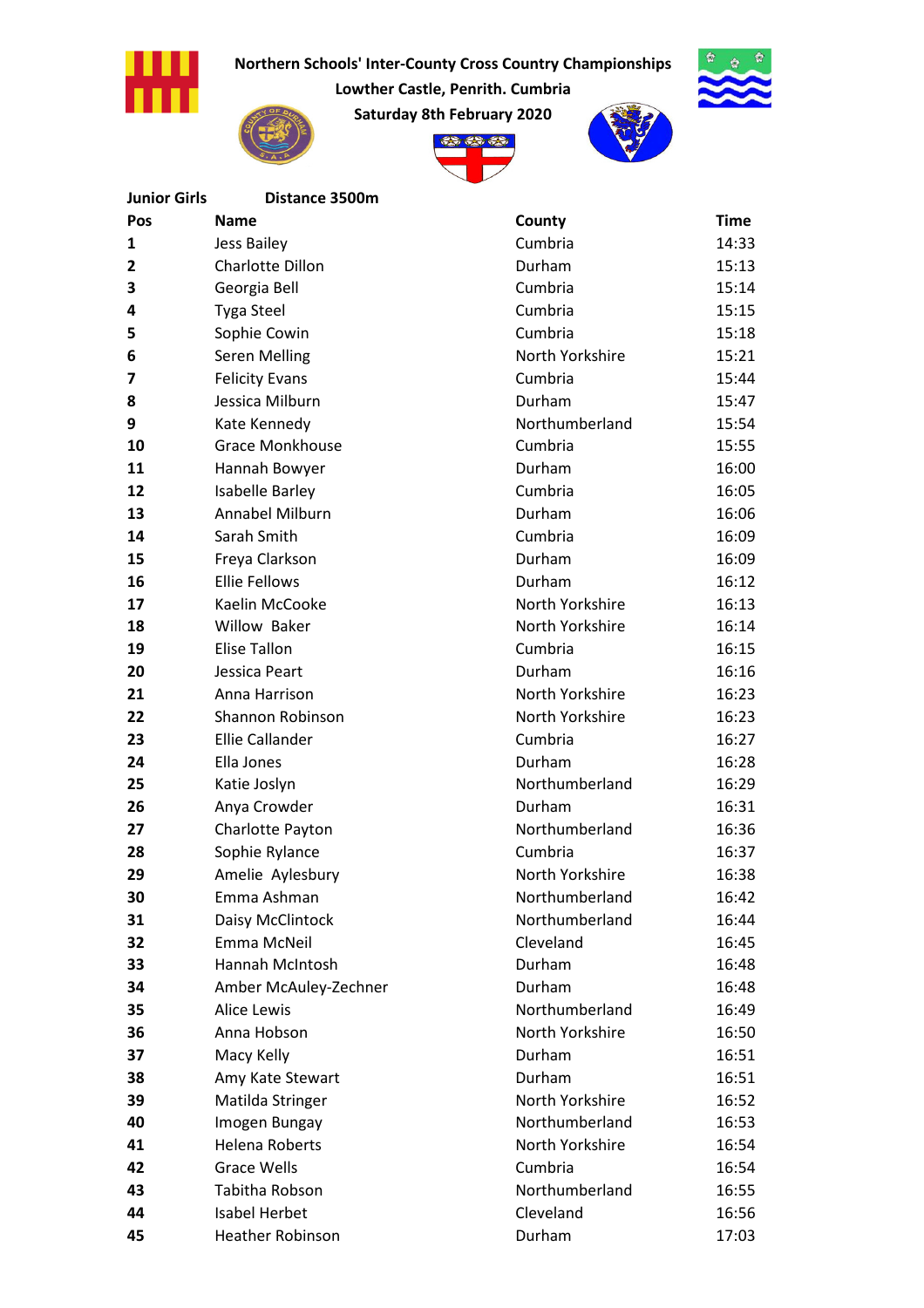

Lowther Castle, Penrith. Cumbria





| 46 | Poppy Old              | Northumberland  | 17:05 |
|----|------------------------|-----------------|-------|
| 47 | Zoe Cardy              | North Yorkshire | 17:06 |
| 48 | Eve Rudd               | Northumberland  | 17:07 |
| 49 | Fayth Bowness          | Cumbria         | 17:13 |
| 50 | Poppy Addison          | Cleveland       | 17:14 |
| 51 | Aoife Bell             | Durham          | 17:15 |
| 52 | Millie Watson          | Durham          | 17:16 |
| 53 | Amara Rose             | Cumbria         | 17:17 |
| 54 | Olivia Aldham          | North Yorkshire | 17:18 |
| 55 | Ella Baker             | Cleveland       | 17:19 |
| 56 | Olivia Swarbrick       | Cumbria         | 17:24 |
| 57 | Marina Swift           | Northumberland  | 17:26 |
| 58 | Libby Hammond          | Cleveland       | 17:27 |
| 59 | <b>Ella Martindale</b> | Cumbria         | 17:31 |
| 60 | Niamh Barnsley-Ryan    | Cumbria         | 17:35 |
| 61 | Zara Naughton          | Northumberland  | 17:39 |
| 62 | Ava Elise Local        | Durham          | 17:44 |
| 63 | Poppie Addison         | Cleveland       | 17:45 |
| 64 | Rebecca Harrison       | Durham          | 17:51 |
| 65 | Evie Hutchinson        | Northumberland  | 17:58 |
| 66 | Rachel Casson          | Cumbria         | 18:07 |
| 67 | Riona Jackson          | Cleveland       | 18:09 |
| 68 | <b>Millie Clarke</b>   | Durham          | 18:17 |
| 69 | Shinade Creighton      | Northumberland  | 18:21 |
| 70 | <b>Grace Pettit</b>    | Cleveland       | 18:23 |
| 71 | <b>Tori Buckley</b>    | Durham          | 18:31 |
| 72 | <b>Grace Pybus</b>     | Durham          | 18:33 |
| 73 | Eliza Cooper           | Cleveland       | 18:36 |
| 74 | <b>Molly Anderson</b>  | Durham          | 18:38 |
| 75 | Isla Wilkie            | Durham          | 18:44 |
| 76 | Georgia Richmond       | Cleveland       | 18:46 |
| 77 | Lucy Oliver            | Durham          | 18:50 |
| 78 | Jessica Greggs         | Durham          | 19:01 |
| 79 | Molly Thrower          | Cleveland       | 19:13 |
| 80 | Lucy Milburn           | Northumberland  | 19:24 |
| 81 | Freya Gibson           | Durham          | 19:27 |
| 82 | Niamh Kemp             | Durham          | 19:41 |
| 83 | Joanna Hughes          | Durham          | 19:44 |
| 84 | Mary Stobbs            | Durham          | 19:49 |
| 85 | Yasmin Otterson        | Durham          | 20:03 |
| 86 | Megan Hauxwell         | Durham          | 20:12 |
| 87 | Rebecca Poppitt        | Cleveland       | 20:34 |
| 88 | Jennifer Graham        | Durham          | 20:41 |
| 89 | Tatenda Toyenga        | Cleveland       | 20:57 |

|    |                       | ╰┙              |       |
|----|-----------------------|-----------------|-------|
| 46 | Poppy Old             | Northumberland  | 17:05 |
| 47 | Zoe Cardy             | North Yorkshire | 17:06 |
| 48 | Eve Rudd              | Northumberland  | 17:07 |
| 49 | Fayth Bowness         | Cumbria         | 17:13 |
| 50 | Poppy Addison         | Cleveland       | 17:14 |
| 51 | Aoife Bell            | Durham          | 17:15 |
| 52 | Millie Watson         | Durham          | 17:16 |
| 53 | Amara Rose            | Cumbria         | 17:17 |
| 54 | Olivia Aldham         | North Yorkshire | 17:18 |
| 55 | Ella Baker            | Cleveland       | 17:19 |
| 56 | Olivia Swarbrick      | Cumbria         | 17:24 |
| 57 | Marina Swift          | Northumberland  | 17:26 |
| 58 | Libby Hammond         | Cleveland       | 17:27 |
| 59 | Ella Martindale       | Cumbria         | 17:31 |
| 60 | Niamh Barnsley-Ryan   | Cumbria         | 17:35 |
| 61 | Zara Naughton         | Northumberland  | 17:39 |
| 62 | Ava Elise Local       | Durham          | 17:44 |
| 63 | Poppie Addison        | Cleveland       | 17:45 |
| 64 | Rebecca Harrison      | Durham          | 17:51 |
| 65 | Evie Hutchinson       | Northumberland  | 17:58 |
| 66 | Rachel Casson         | Cumbria         | 18:07 |
| 67 | Riona Jackson         | Cleveland       | 18:09 |
| 68 | <b>Millie Clarke</b>  | Durham          | 18:17 |
| 69 | Shinade Creighton     | Northumberland  | 18:21 |
| 70 | <b>Grace Pettit</b>   | Cleveland       | 18:23 |
| 71 | <b>Tori Buckley</b>   | Durham          | 18:31 |
| 72 | Grace Pybus           | Durham          | 18:33 |
| 73 | Eliza Cooper          | Cleveland       | 18:36 |
| 74 | <b>Molly Anderson</b> | Durham          | 18:38 |
| 75 | Isla Wilkie           | Durham          | 18:44 |
| 76 | Georgia Richmond      | Cleveland       | 18:46 |
| 77 | Lucy Oliver           | Durham          | 18:50 |
| 78 | Jessica Greggs        | Durham          | 19:01 |
| 79 | Molly Thrower         | Cleveland       | 19:13 |
| 80 | Lucy Milburn          | Northumberland  | 19:24 |
| 81 | Freya Gibson          | Durham          | 19:27 |
| 82 | Niamh Kemp            | Durham          | 19:41 |
| 83 | Joanna Hughes         | Durham          | 19:44 |
| 84 | Mary Stobbs           | Durham          | 19:49 |
| 85 | Yasmin Otterson       | Durham          | 20:03 |
| 86 | Megan Hauxwell        | Durham          | 20:12 |
| 87 | Rebecca Poppitt       | Cleveland       | 20:34 |
| 88 | Jennifer Graham       | Durham          | 20:41 |
|    |                       |                 |       |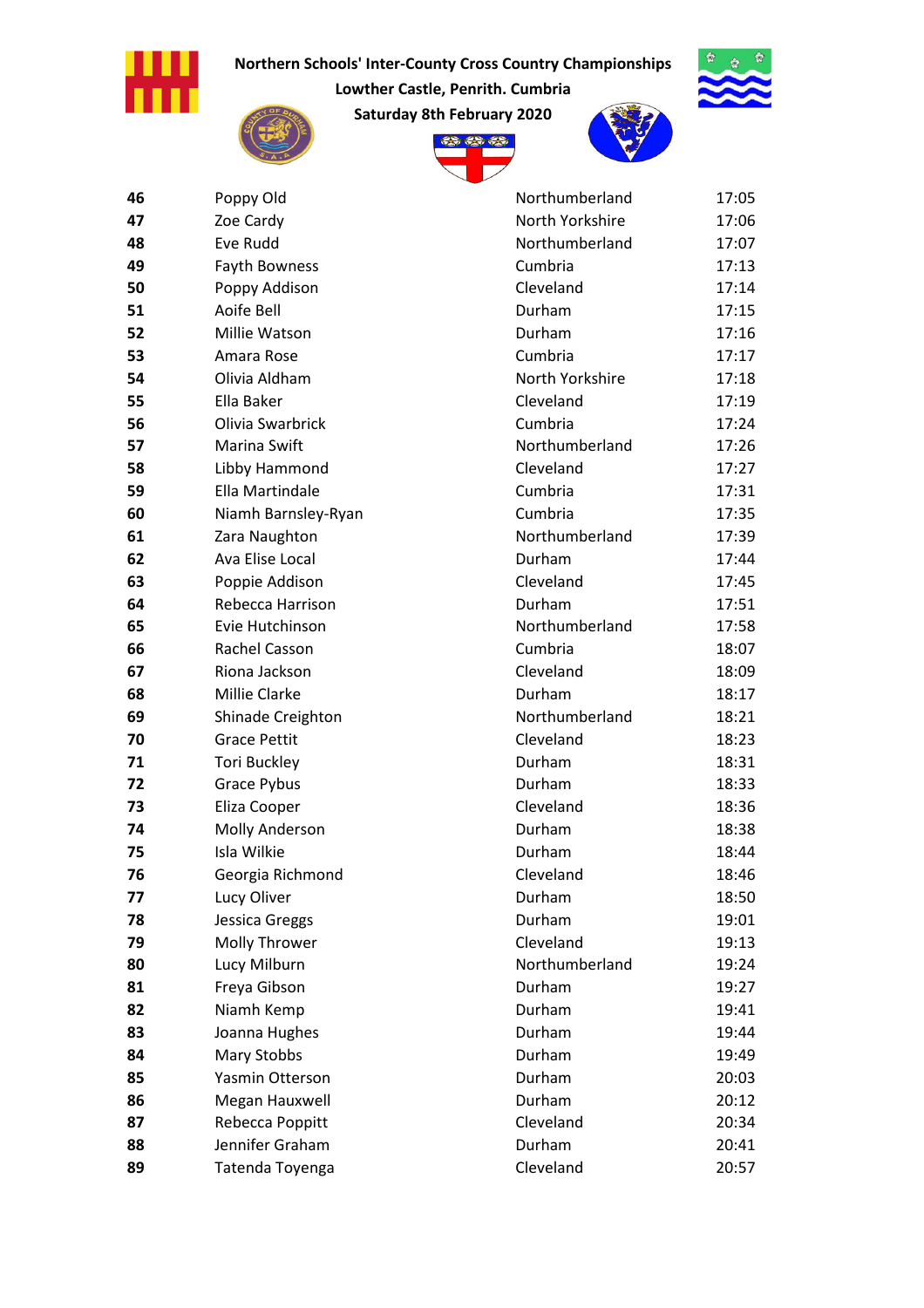

Lowther Castle, Penrith. Cumbria

Saturday 8th February 2020





88 **BEST** 



### Junior Girls Team Results

|              | <b>Team Name</b> | 1st           | 2nd | 3rd | 4th | 5th | 6th | <b>Points</b> |
|--------------|------------------|---------------|-----|-----|-----|-----|-----|---------------|
| $\mathbf{1}$ | Cumbria          | $\mathbf{1}$  | 3   | 4   | -5. | 7   | 10  | 30            |
|              | Durham           | $\mathcal{L}$ | 8   | 11  | 13  | 15  | 16  | 65            |
| 3            | North Yorkshire  | 6.            | 17  | 18  | 21  | 22. | 29  | 113           |
| 4            | Northumberland   | q             | 25. | 27  | 30  | 31  | 35  | 157           |
| 5.           | Cleveland        | 32            | 44  | 50  | 55  | 58  | 63  | 302           |

## Junior Girls Winning Team Cumbria with 30 Points

|              | <b>Num</b> | <b>Name</b>            | County  | <b>Time</b> |
|--------------|------------|------------------------|---------|-------------|
| $\mathbf{1}$ | 21         | Jess Bailey            | Cumbria | 14:33       |
| $2^{\circ}$  | 22         | Georgia Bell           | Cumbria | 15:14       |
| $\mathbf{3}$ | 23         | <b>Tyga Steel</b>      | Cumbria | 15:15       |
| 4            | 26         | Sophie Cowin           | Cumbria | 15:18       |
| 5            | 27         | <b>Felicity Evans</b>  | Cumbria | 15:44       |
| 6            | 28         | <b>Grace Monkhouse</b> | Cumbria | 15:55       |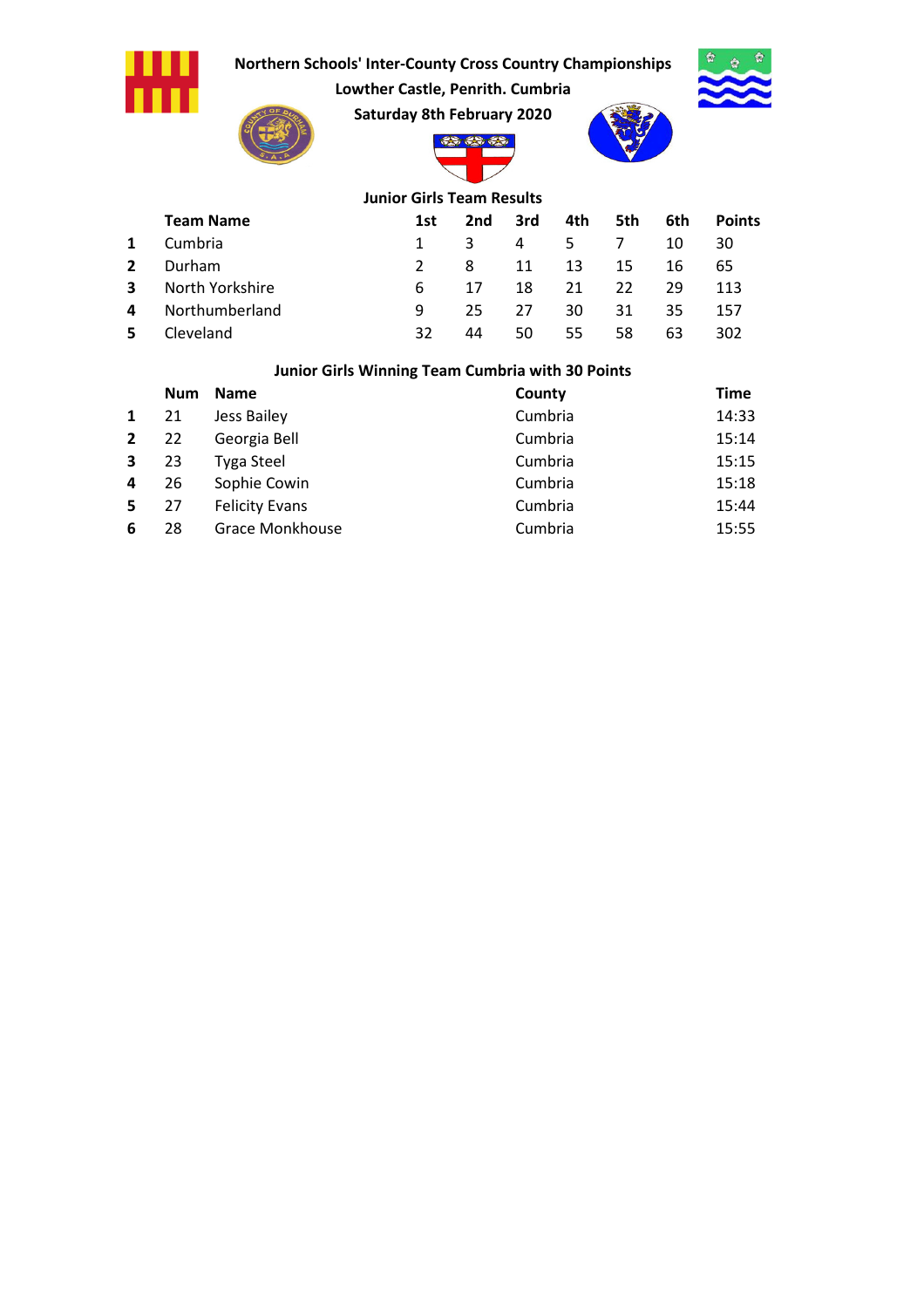









| <b>Intermediate Girls</b> | Distance 3830m           |                 |             |
|---------------------------|--------------------------|-----------------|-------------|
| Pos                       | <b>Name</b>              | County          | <b>Time</b> |
| $\mathbf{1}$              | Alice Jones              | North Yorkshire | 16:08       |
| 2                         | Katie Francis            | Durham          | 16:11       |
| 3                         | Eve Whitaker             | North Yorkshire | 16:22       |
| 4                         | Anna Mason               | Cumbria         | 16:35       |
| 5                         | <b>Millie Breese</b>     | Northumberland  | 16:46       |
| 6                         | <b>Lillian Lewis</b>     | Cumbria         | 16:52       |
| 7                         | Marissa Boon Terode      | Durham          | 16:56       |
| 8                         | Erin Keeler-Clarke       | Durham          | 16:58       |
| 9                         | <b>Amelie Marshall</b>   | Cumbria         | 17:05       |
| 10                        | Olesia Winder            | Cumbria         | 17:18       |
| 11                        | <b>Issy Nicholls</b>     | North Yorkshire | 17:23       |
| 12                        | Ellie Van Der Merwe      | Northumberland  | 17:25       |
| 13                        | Abigail Leiper           | Northumberland  | 17:33       |
| 14                        | Lucy Scothern            | Durham          | 17:36       |
| 15                        | Amy Leonard              | Durham          | 17:37       |
| 16                        | <b>Alicia Newing</b>     | Cumbria         | 17:40       |
| 17                        | Alexandra Whitaker       | North Yorkshire | 17:41       |
| 18                        | Mia Wetherill            | Durham          | 17:42       |
| 19                        | Imogen Lille             | Cleveland       | 17:43       |
| 20                        | Natalya Cannon           | Cumbria         | 17:52       |
| 21                        | Georgia Heath            | Cumbria         | 17:58       |
| 22                        | Lily Robson              | Northumberland  | 18:01       |
| 23                        | <b>Tess Graham</b>       | Durham          | 18:02       |
| 24                        | Holly Waugh              | Northumberland  | 18:03       |
| 25                        | Flo Roberts              | North Yorkshire | 18:04       |
| 26                        | Lois Creasey             | Cleveland       | 18:06       |
| 27                        | Eve Riley                | Cumbria         | 18:11       |
| 28                        | Rosie Hughes             | Northumberland  | 18:16       |
| 29                        | Hannah Johnston          | Northumberland  | 18:18       |
| 30                        | Cecilia Reid             | Durham          | 18:20       |
| 31                        | Katie Lowe               | Cleveland       | 18:31       |
| 32                        | Emma White               | Durham          | 18:31       |
| 33                        | Katie Salthouse          | Northumberland  | 18:36       |
| 34                        | <b>Scarlett Metcalfe</b> | North Yorkshire | 18:47       |
| 35                        | <b>Isla Davies</b>       | Cumbria         | 18:48       |
| 36                        | Sophie Huxtable          | Cumbria         | 18:49       |
| 37                        | Melissa Mckintosh        | Cumbria         | 18:50       |
| 38                        | Lucy Gaskin              | North Yorkshire | 18:51       |
| 39                        | <b>Grace Cook</b>        | North Yorkshire | 18:55       |
| 40                        | <b>Alex Holmes</b>       | Cumbria         | 18:59       |
| 41                        | Jessica Ord              | Durham          | 19:02       |
| 42                        | Kathryn Lee              | Durham          | 19:04       |
| 43                        | <b>Gracie Davies</b>     | Northumberland  | 19:08       |
| 44                        | Alix Walton              | Durham          | 19:13       |
| 45                        | Lauren Brown             | Northumberland  | 19:13       |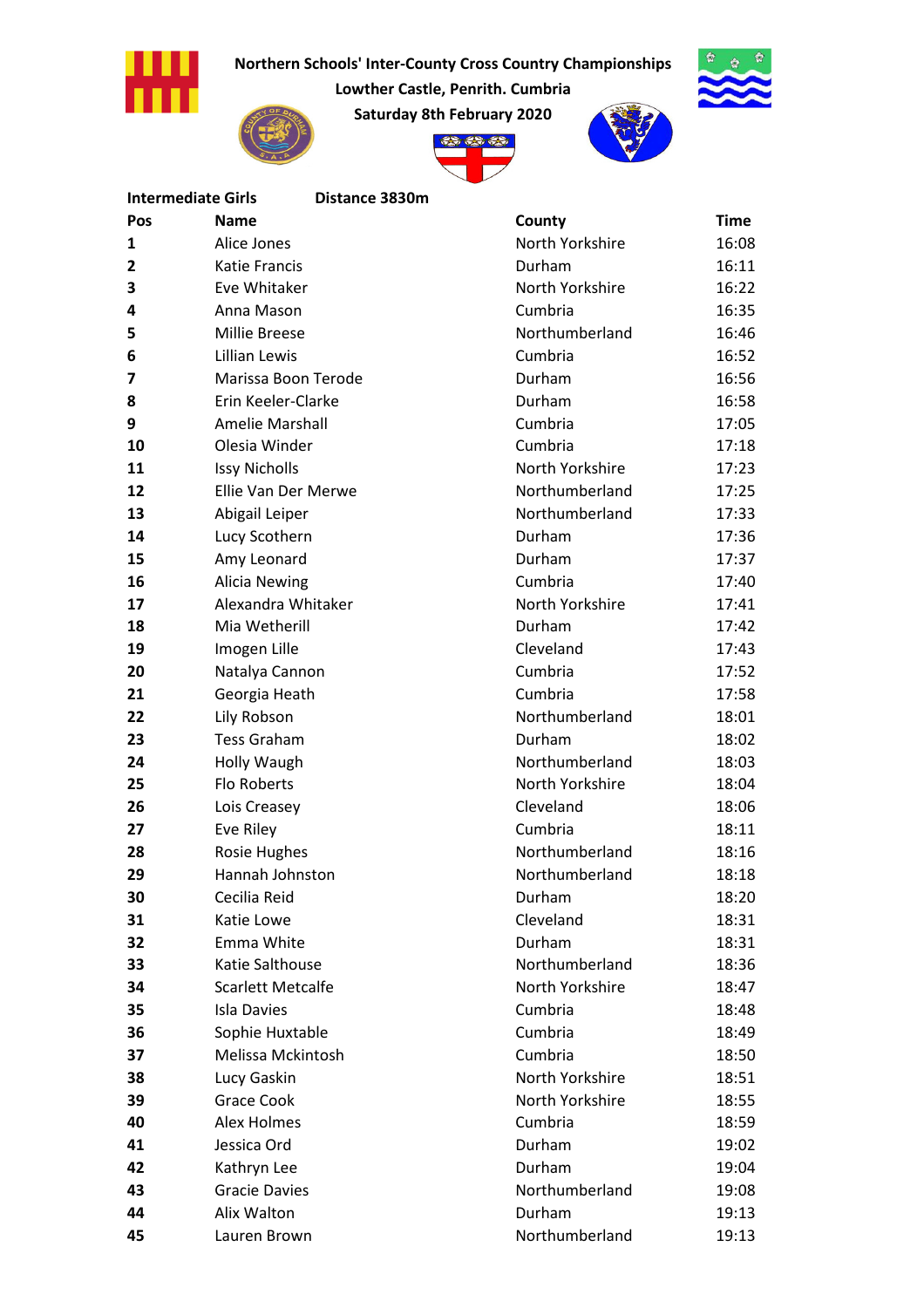

Lowther Castle, Penrith. Cumbria



Saturday 8th February 2020



| 46 | Holly Walker                 | North Yorkshire | 19:13 |
|----|------------------------------|-----------------|-------|
| 47 | Jessica Sails                | Northumberland  | 19:17 |
| 48 | <b>Emily Swarbrick</b>       | Cumbria         | 19:22 |
| 49 | Lauren Jones                 | Durham          | 19:30 |
| 50 | Bethany Iveson               | Durham          | 19:31 |
| 51 | <b>Essie Croce</b>           | Cleveland       | 19:33 |
| 52 | Amy Atkinson                 | Durham          | 19:36 |
| 53 | Lea Bommel                   | Northumberland  | 19:41 |
| 54 | Daisy Gillon                 | Cumbria         | 19:51 |
| 55 | <b>Emily Allison</b>         | Northumberland  | 19:56 |
| 56 | Millie Addison               | Cleveland       | 20:02 |
| 57 | Sophie Coaker                | Northumberland  | 20:06 |
| 58 | Erin Bowyer                  | Durham          | 20:37 |
| 59 | <b>Alice Sands</b>           | Cumbria         | 20:41 |
| 60 | Amy Duncan                   | Durham          | 21:04 |
| 61 | Pippa Darlington             | Cumbria         | 21:16 |
| 62 | <b>Scarlett Newby</b>        | Durham          | 21:22 |
| 63 | Jess Lumley                  | Cleveland       | 21:25 |
| 64 | <b>Emily Dunn</b>            | Cleveland       | 21:28 |
| 65 | <b>Eleanor Clulow</b>        | Durham          | 21:30 |
| 66 | Evie Whitley                 | Durham          | 21:32 |
| 67 | <b>Scarlett Parker</b>       | Cleveland       | 21:42 |
| 68 | <b>Emily Vest</b>            | Durham          | 21:57 |
| 69 | <b>Olivia Douglas-Reeves</b> | Durham          | 21:59 |
| 70 | <b>Madison Mitchell</b>      | Durham          | 22:06 |
| 71 | Jess Riby                    | Durham          | 22:13 |
| 72 | Holly Lincoln                | Cleveland       | 22:54 |
| 73 | <b>Isobel Harrison</b>       | Cleveland       | 23:05 |
| 74 | Anna Campbell                | Durham          | 23:06 |
| 75 | <b>Holly Cook</b>            | Durham          | 24:29 |
| 76 | <b>Emily Appleton</b>        | Durham          | 28:04 |

#### Intermediate Girls Team Results

|              | <b>Team Name</b> | 1st           | 2nd | 3rd | 4th | 5th | 6th | <b>Points</b> |
|--------------|------------------|---------------|-----|-----|-----|-----|-----|---------------|
| 1            | Durham           | $\mathcal{P}$ |     | 8   | 14  | 15  | 18  | 64            |
| $\mathbf{2}$ | Cumbria          | 4             | 6   | -9  | 10  | 16  | 20  | 65            |
| 3            | North Yorkshire  | 1.            | 3   | 11  | 17  | 25. | 34  | 91            |
| 4            | Northumberland   | 5             | 12  | 13  | 22. | 24  | 28  | 104           |
| 5.           | Cleveland        | 19            | 26. | 31  | 51. | 56  | 63  | 246           |

## Intermediate Girls Winning Team Durham with 64 Points

|              | <b>Num</b> | <b>Name</b>         | County | <b>Time</b> |
|--------------|------------|---------------------|--------|-------------|
| 1            | 44         | Katie Francis       | Durham | 16:11       |
| $\mathbf{2}$ | 42         | Marissa Boon Terode | Durham | 16:56       |
| $\mathbf{3}$ | 111        | Erin Keeler-Clarke  | Durham | 16:58       |
| 4            | 60         | Lucy Scothern       | Durham | 17:36       |
| 5            | 104        | Amy Leonard         | Durham | 17:37       |
| 6            | 54         | Mia Wetherill       | Durham | 17:42       |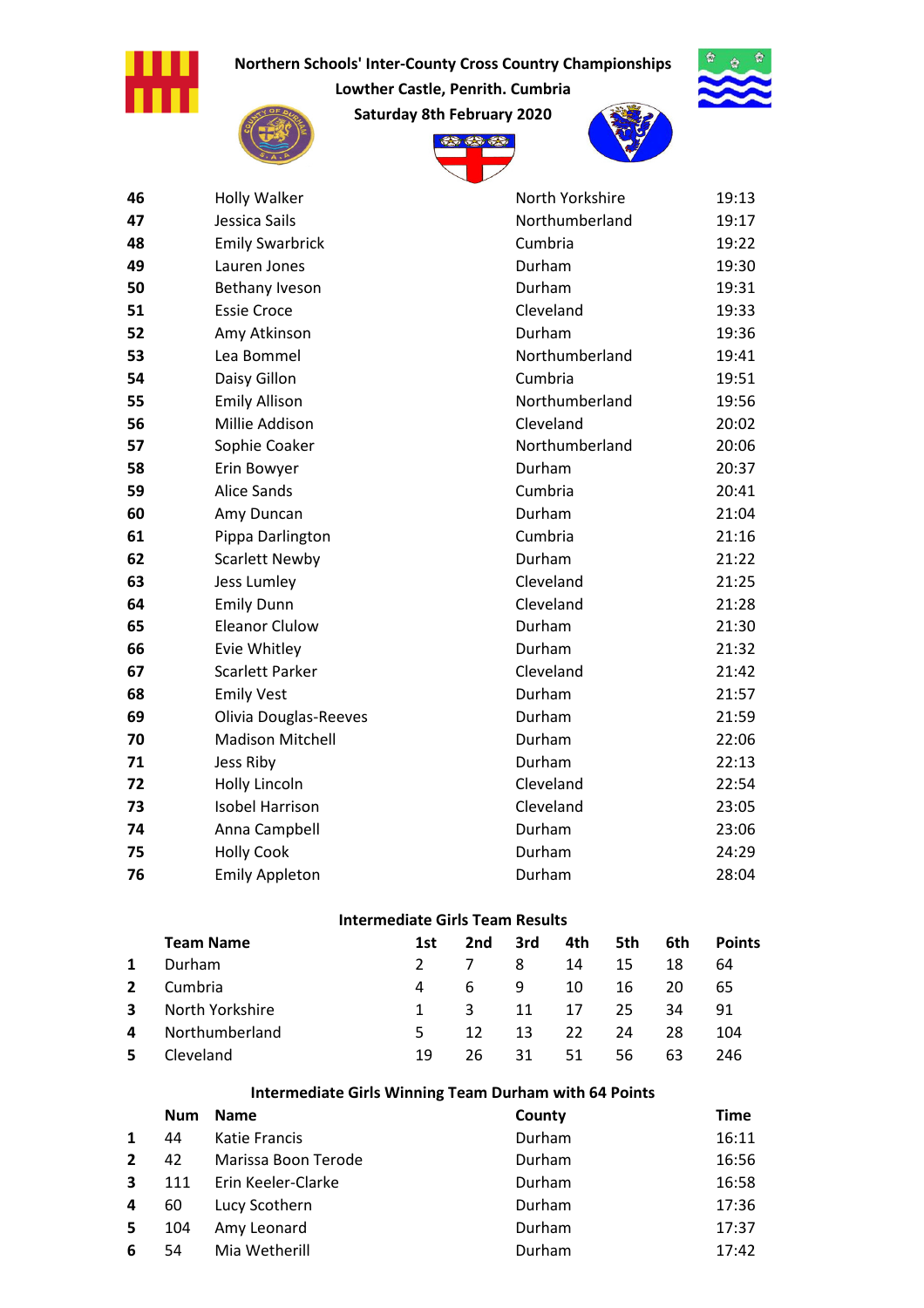

Lowther Castle, Penrith. Cumbria Saturday 8th February 2020







| <b>Senior Girls</b> | Distance 4500m          |                 |             |
|---------------------|-------------------------|-----------------|-------------|
| Pos                 | <b>Name</b>             | County          | <b>Time</b> |
| 1                   | Chloe Rylance           | Cumbria         | 20:18       |
| 2                   | <b>Chloe Wellings</b>   | Northumberland  | 20:21       |
| 3                   | Jorden Thrower          | Cleveland       | 20:58       |
| 4                   | Rosie Woodhams          | Cumbria         | 21:09       |
| 5                   | <b>Betty Bergstrand</b> | North Yorkshire | 21:19       |
| 6                   | Anna Pigford            | Durham          | 21:21       |
| 7                   | <b>Alex Duckitt</b>     | Cumbria         | 21:41       |
| 8                   | Molly Wren              | Cumbria         | 21:54       |
| 9                   | Ella Parry              | Cumbria         | 22:02       |
| 10                  | Olivia Graham           | Cumbria         | 22:14       |
| 11                  | <b>Holly Peck</b>       | Northumberland  | 22:24       |
| 12                  | Amy Baker               | Durham          | 22:31       |
| 13                  | Ruby Firth              | North Yorkshire | 22:36       |
| 14                  | Rebecca Wren            | Durham          | 22:47       |
| 15                  | Laura Havis             | Cleveland       | 23:16       |
| 16                  | Eva Hardie              | Durham          | 23:22       |
| 17                  | <b>Ellie Phillips</b>   | Durham          | 23:32       |
| 18                  | Lottie Beardwood        | Cumbria         | 23:41       |
| 19                  | Hannah Tumia            | Northumberland  | 23:52       |
| 20                  | Olivia Graham           | Cumbria         | 24:08       |
| 21                  | Cara Blight             | Northumberland  | 24:10       |
| 22                  | Marisa Allen            | North Yorkshire | 24:12       |
| 23                  | Abigail Anderson        | Durham          | 24:18       |
| 24                  | Natasha Cookson         | Cumbria         | 24:38       |
| 25                  | Suzannah Fielding       | Northumberland  | 25:09       |
| 26                  | <b>Abbie Lewis</b>      | Durham          | 25:13       |
| 27                  | Jessica Levy            | Durham          | 25:21       |
| 28                  | <b>Emily Dignan</b>     | Cumbria         | 25:23       |
| 29                  | Ruby Frankland          | Cumbria         | 25:30       |
| 30                  | <b>Holly Moss</b>       | North Yorkshire | 25:48       |
| 31                  | Ella Duffield           | Northumberland  | 26:00       |
| 32                  | Anna McQueen            | Northumberland  | 26:15       |
| 33                  | Chloe Louise Fairclough | Durham          | 26:35       |
| 34                  | Megan Noble             | Durham          | 26:47       |
| 35                  | Lily Shaw               | Northumberland  | 27:38       |
| 36                  | Olivia Chatterley       | Cumbria         | 28:04       |
| 37                  | Amelia Grayson          | Durham          | 29:14       |
| 38                  | Lydia Stoker            | Durham          | 29:55       |
| 39                  | <b>Jess Moses</b>       | Northumberland  | 31:11       |
| 40                  | <b>Isabelle Guard</b>   | Durham          | 31:18       |